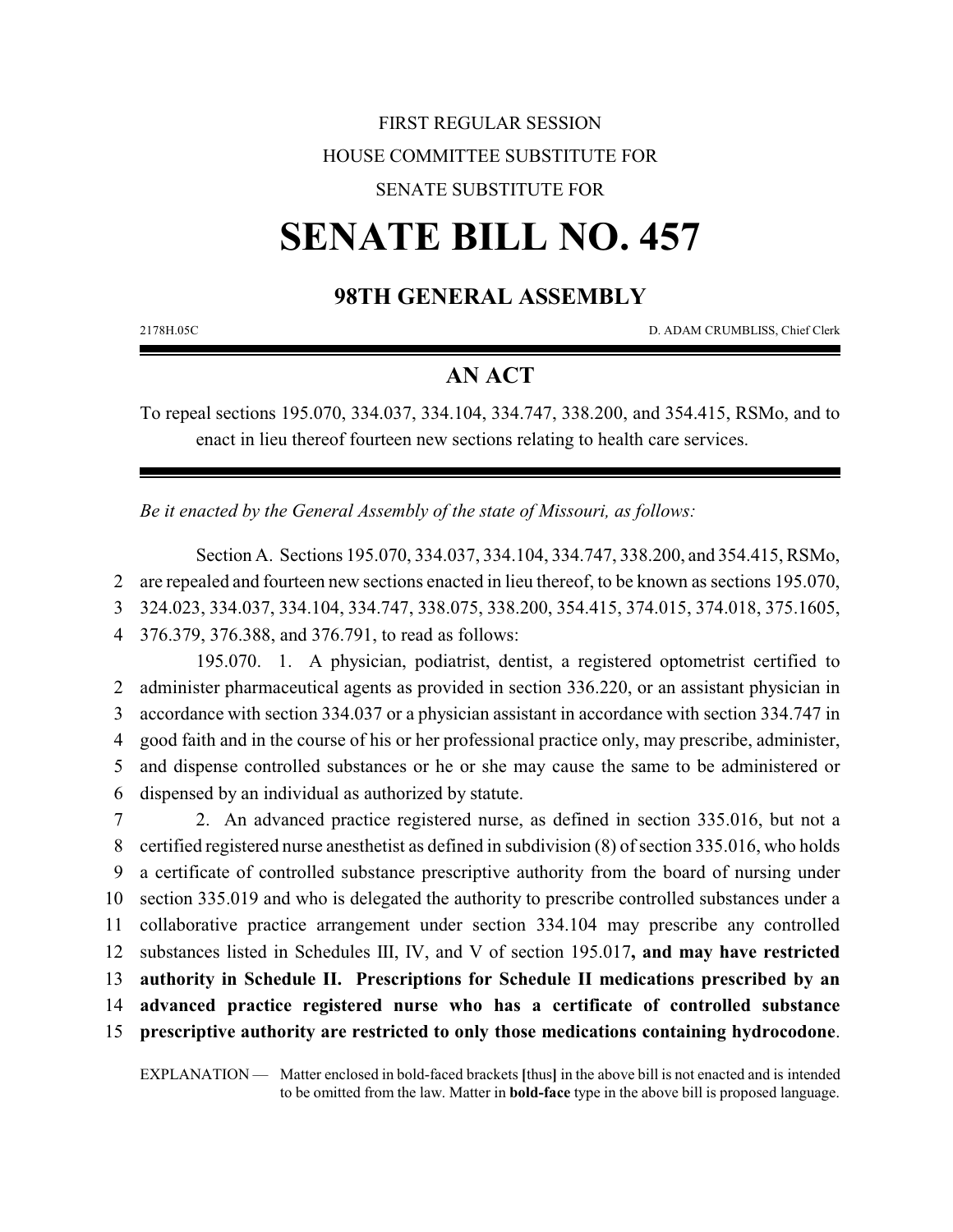However, no such certified advanced practice registered nurse shall prescribe controlled

substance for his or her own self or family. Schedule III narcotic controlled substance **and**

 **Schedule II - hydrocodone** prescriptions shall be limited to a one hundred twenty-hour supply without refill.

 3. A veterinarian, in good faith and in the course of the veterinarian's professional practice only, and not for use by a human being, may prescribe, administer, and dispense controlled substances and the veterinarian may cause them to be administered by an assistant or orderly under his or her direction and supervision.

 4. A practitioner shall not accept any portion of a controlled substance unused by a patient, for any reason, if such practitioner did not originally dispense the drug.

 5. An individual practitioner shall not prescribe or dispense a controlled substance for such practitioner's personal use except in a medical emergency.

**324.023. 1. Notwithstanding any law to the contrary, any board or commission established under chapters 330, 331, 332, 334, 335, 336, 337, 338, 340, and 345 may, at its discretion, issue oral or written opinions addressing topics relating to the qualifications, functions, or duties of any profession licensed by the specific board or commission issuing such guidance. Any such opinion is for educational purposes only, is in no way binding on the licensees of the respective board or commission, and cannot be used as the basis for any discipline against any licensee under chapters 330, 331, 332, 334, 335, 336, 337, 338, 340, and 345. No board or commission may address topics relating to the qualifications, functions, or duties of any profession licensed by a different board or commission. 2. The recipient of an opinion given under this section shall be informed that the**

 **opinion is for educational purposes only, is in no way binding on the licensees of the board, and cannot be used as the basis for any discipline against any licensee under chapters 330, 331, 332, 334, 335, 336, 337, 338, 340, and 345.**

334.037. 1. A physician may enter into collaborative practice arrangements with assistant physicians. Collaborative practice arrangements shall be in the form of written agreements, jointly agreed-upon protocols, or standing orders for the delivery of health care services. Collaborative practice arrangements, which shall be in writing, may delegate to an assistant physician the authority to administer or dispense drugs and provide treatment as long as the delivery of such health care services is within the scope of practice of the assistant physician and is consistent with that assistant physician's skill, training, and competence and the skill and training of the collaborating physician.

 2. The written collaborative practice arrangement shall contain at least the following provisions: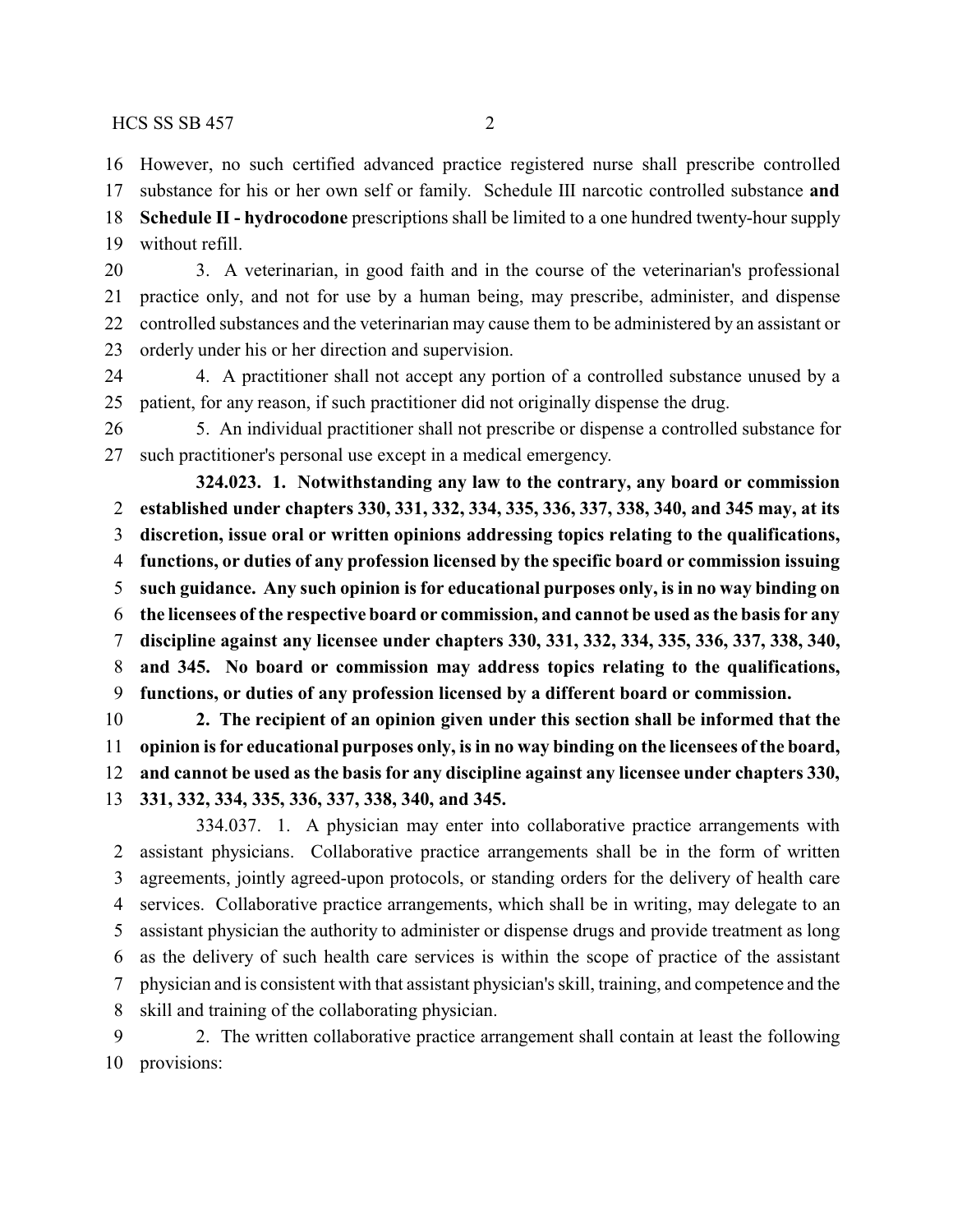(1) Complete names, home and business addresses, zip codes, and telephone numbers of the collaborating physician and the assistant physician;

 (2) A list of all other offices or locations besides those listed in subdivision (1) of this subsection where the collaborating physician authorized the assistant physician to prescribe;

 (3) A requirement that there shall be posted at every office where the assistant physician is authorized to prescribe, in collaboration with a physician, a prominently displayed disclosure statement informing patients that they may be seen by an assistant physician and have the right to see the collaborating physician;

 (4) All specialty or board certifications of the collaborating physician and all certifications of the assistant physician;

 (5) The manner of collaboration between the collaborating physician and the assistant physician, including how the collaborating physician and the assistant physician shall:

 (a) Engage in collaborative practice consistent with each professional's skill, training, education, and competence;

 (b) Maintain geographic proximity; except, the collaborative practice arrangement may allow for geographic proximity to be waived for a maximum of twenty-eight days per calendar year for rural health clinics as defined by P.L. 95-210, as long as the collaborative practice arrangement includes alternative plans as required in paragraph (c) of this subdivision. Such exception to geographic proximity shall apply only to independent rural health clinics, provider-based rural health clinics if the provider is a critical access hospital as provided in 42 U.S.C. Section 1395i-4, and provider-based rural health clinics if the main location of the hospital sponsor is greater than fifty miles from the clinic. The collaborating physician shall maintain documentation related to such requirement and present it to the state board of registration for the healing arts when requested; and

 (c) Provide coverage during absence, incapacity, infirmity, or emergency by the collaborating physician;

 (6) A description of the assistant physician's controlled substance prescriptive authority in collaboration with the physician, including a list of the controlled substances the physician authorizes the assistant physician to prescribe and documentation that it is consistent with each professional's education, knowledge, skill, and competence;

 (7) A list of all other written practice agreements of the collaborating physician and the assistant physician;

 (8) The duration of the written practice agreement between the collaborating physician and the assistant physician;

 (9) A description of the time and manner of the collaborating physician's review of the assistant physician's delivery of health care services. The description shall include provisions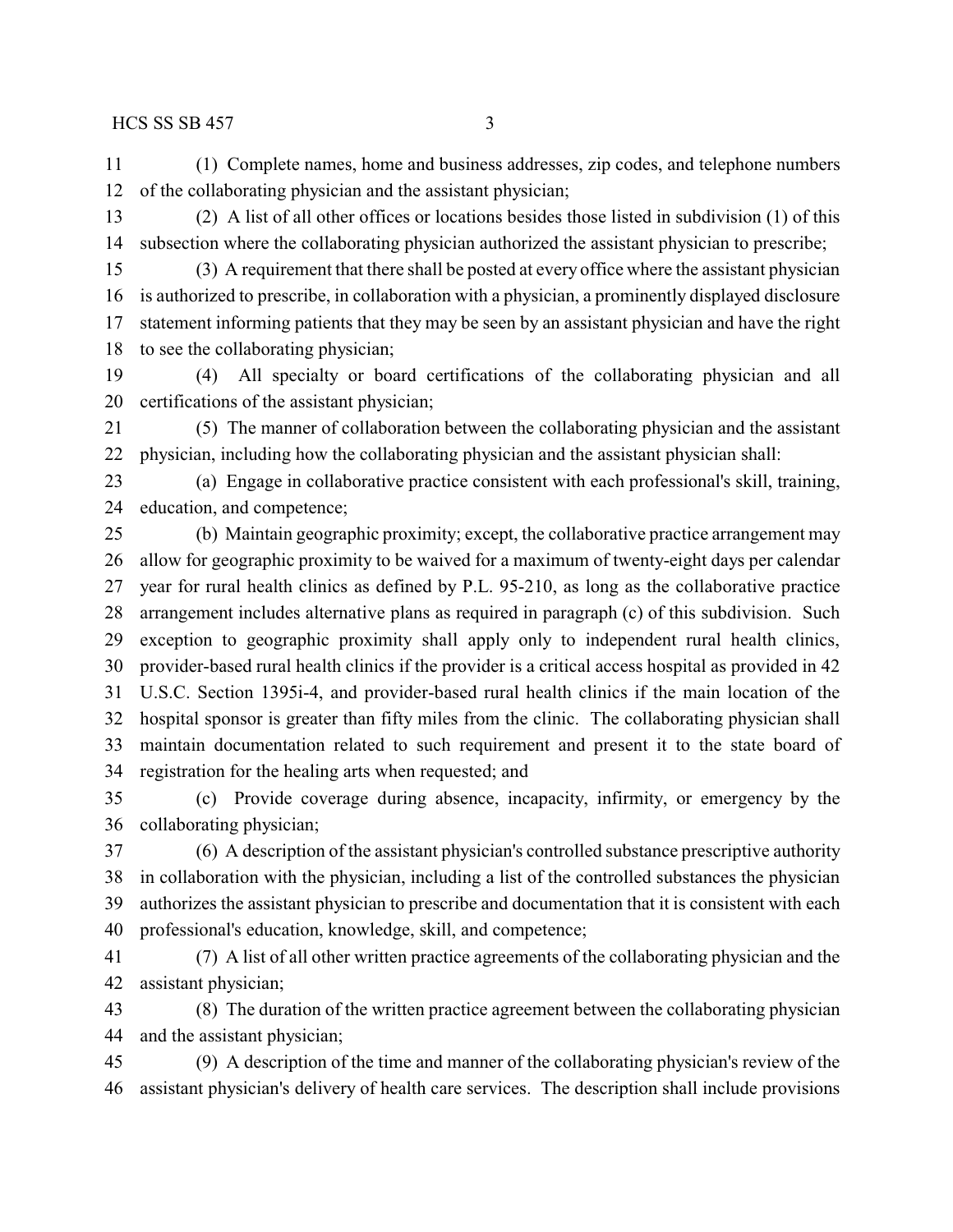that the assistant physician shall submit a minimum of ten percent of the charts documenting the

 assistant physician's delivery of health care services to the collaborating physician for review by the collaborating physician, or any other physician designated in the collaborative practice arrangement, every fourteen days; and

 (10) The collaborating physician, or any other physician designated in the collaborative practice arrangement, shall review every fourteen days a minimum of twenty percent of the charts in which the assistant physician prescribes controlled substances. The charts reviewed under this subdivision may be counted in the number of charts required to be reviewed under subdivision (9) of this subsection.

 3. The state board of registration for the healing arts under section 334.125 shall promulgate rules regulating the use of collaborative practice arrangements for assistant physicians. Such rules shall specify:

(1) Geographic areas to be covered;

 (2) The methods of treatment that may be covered by collaborative practice arrangements;

 (3) In conjunction with deans of medical schools and primary care residency program directors in the state, the development and implementation of educational methods and programs undertaken during the collaborative practice service which shall facilitate the advancement of the assistant physician's medical knowledge and capabilities, and which may lead to credit toward a future residency program for programs that deem such documented educational achievements acceptable; and

 (4) The requirements for review of services provided under collaborative practice arrangements, including delegating authority to prescribe controlled substances.

 Any rules relating to dispensing or distribution of medications or devices by prescription or prescription drug orders under this section shall be subject to the approval of the state board of pharmacy. Any rules relating to dispensing or distribution of controlled substances by prescription or prescription drug orders under this section shall be subject to the approval of the department of health and senior services and the state board of pharmacy. The state board of registration for the healing arts shall promulgate rules applicable to assistant physicians that shall be consistent with guidelines for federally funded clinics. The rulemaking authority granted in this subsection shall not extend to collaborative practice arrangements of hospital employees providing inpatient care within hospitals as defined in chapter 197 or population-based public health services as defined by 20 CSR 2150-5.100 as of April 30, 2008. 4. The state board of registration for the healing arts shall not deny, revoke, suspend, or

otherwise take disciplinary action against a collaborating physician for health care services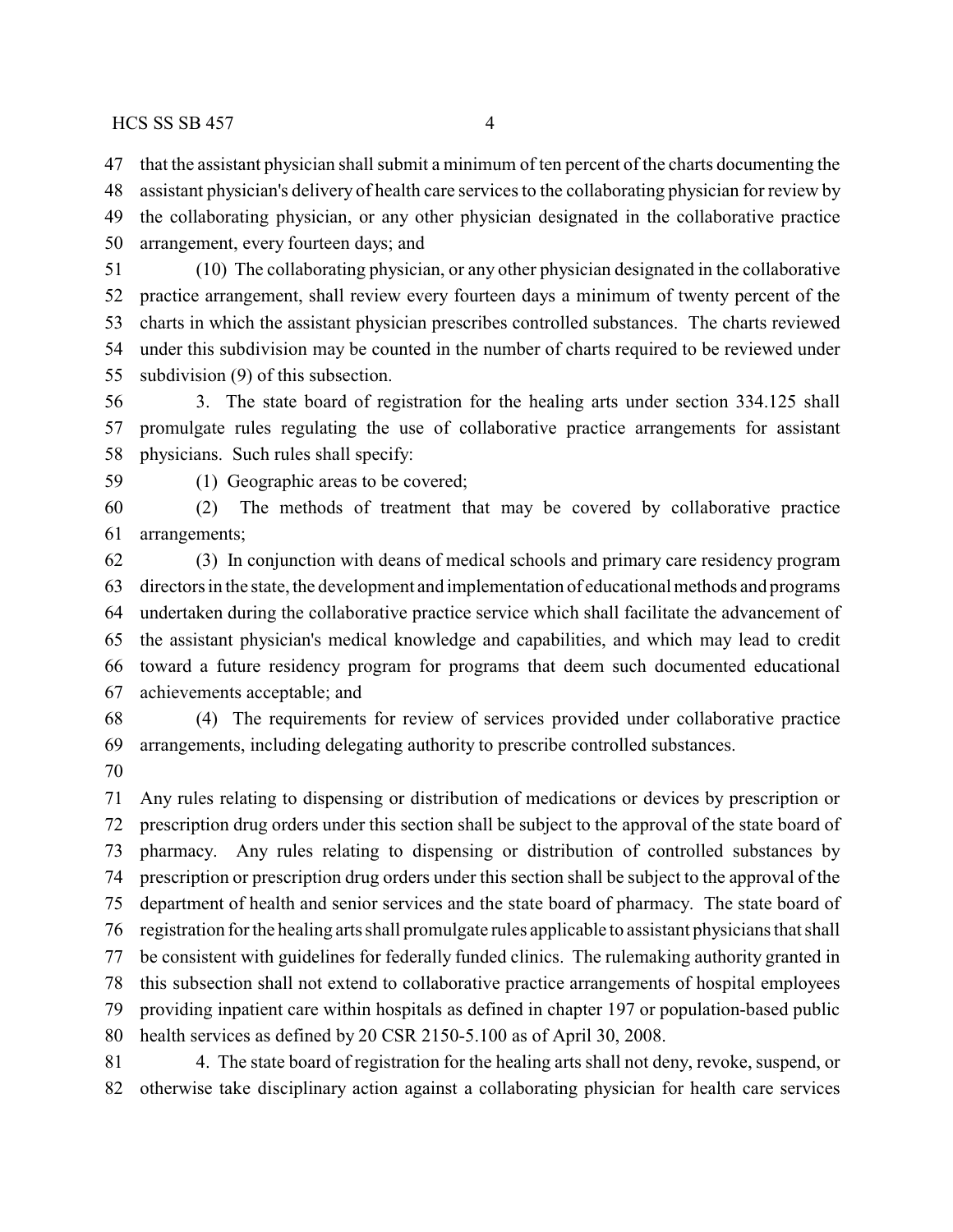delegated to an assistant physician provided the provisions of this section and the rules promulgated thereunder are satisfied.

 5. Within thirty days of any change and on each renewal, the state board of registration for the healing arts shall require every physician to identify whether the physician is engaged in anycollaborative practice arrangement, including collaborative practice arrangements delegating the authority to prescribe controlled substances, and also report to the board the name of each assistant physician with whom the physician has entered into such arrangement. The board may make such information available to the public. The board shall track the reported information and may routinely conduct random reviews of such arrangements to ensure that arrangements are carried out for compliance under this chapter.

 6. A collaborating physician shall not enter into a collaborative practice arrangement with more than three full-time equivalent assistant physicians. Such limitation shall not apply to collaborative arrangements of hospital employees providing inpatient care service in hospitals as defined in chapter 197 or population-based public health services as defined by 20 CSR 2150-5.100 as of April 30, 2008.

 7. The collaborating physician shall determine and document the completion of at least a one-month period of time during which the assistant physician shall practice with the collaborating physician continuously present before practicing in a setting where the collaborating physician is not continuously present. Such limitation shall not apply to collaborative arrangements of providers of population-based public health services as defined by 20 CSR 2150-5.100 as of April 30, 2008.

 8. No agreement made under this section shall supersede current hospital licensing regulations governing hospital medication orders under protocols or standing orders for the purpose of delivering inpatient or emergencycare within a hospital as defined in section 197.020 if such protocols or standing orders have been approved by the hospital's medical staff and pharmaceutical therapeutics committee.

 9. No contract or other agreement shall require a physician to act as a collaborating physician for an assistant physician against the physician's will. A physician shall have the right to refuse to act as a collaborating physician, without penalty, for a particular assistant physician. No contract or other agreement shall limit the collaborating physician's ultimate authority over any protocols or standing orders or in the delegation of the physician's authority to any assistant physician, but such requirement shall not authorize a physician in implementing such protocols, standing orders, or delegation to violate applicable standards for safe medical practice established by a hospital's medical staff.

 10. No contract or other agreement shall require any assistant physician to serve as a collaborating assistant physician for any collaborating physician against the assistant physician's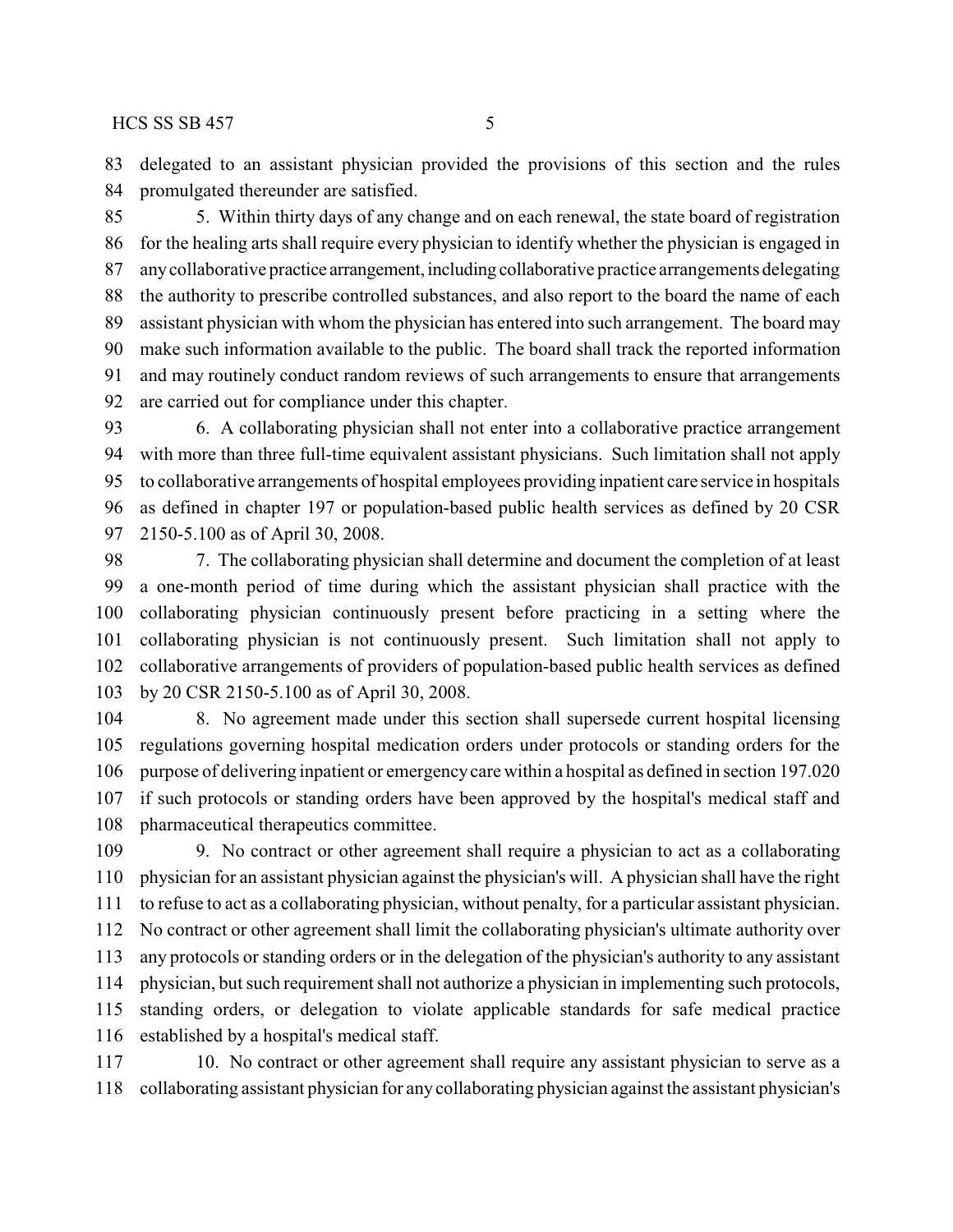will. An assistant physician shall have the right to refuse to collaborate, without penalty, with a particular physician.

 11. All collaborating physicians and assistant physicians in collaborative practice arrangements shall wear identification badgeswhile acting within the scope of their collaborative practice arrangement. The identification badges shall prominently display the licensure status of such collaborating physicians and assistant physicians.

 12. (1) An assistant physician with a certificate of controlled substance prescriptive authority as provided in this section may prescribe any controlled substance listed in Schedule III, IV, or V of section 195.017**, and may have restricted authority in Schedule II,** when delegated the authorityto prescribe controlled substances in a collaborative practice arrangement. **Prescriptions for Schedule II medications prescribed by an assistant physician who has a certificate of controlled substance prescriptive authority are restricted to only those medications containing hydrocodone.** Such authority shall be filed with the state board of registration for the healing arts. The collaborating physician shall maintain the right to limit a specific scheduled drug or scheduled drug category that the assistant physician is permitted to prescribe. Any limitations shall be listed in the collaborative practice arrangement. Assistant physicians shall not prescribe controlled substances for themselves or members oftheir families. Schedule III controlled substances **and Schedule II - hydrocodone prescriptions** shall be limited to a five-day supply without refill. Assistant physicians who are authorized to prescribe controlled substances under this section shall register with the federal Drug Enforcement Administration and the state bureau of narcotics and dangerous drugs, and shall include the Drug Enforcement Administration registration number on prescriptions for controlled substances.

 (2) The collaborating physician shall be responsible to determine and document the completion of at least one hundred twentyhours in a four-month period by the assistant physician during which the assistant physician shall practice with the collaborating physician on-site prior to prescribing controlled substances when the collaborating physician is not on-site. Such limitation shall not apply to assistant physicians of population-based public health services as defined in 20 CSR 2150-5.100 as of April 30, 2009.

 (3) An assistant physician shall receive a certificate of controlled substance prescriptive authority from the state board of registration for the healing arts upon verification of licensure under section 334.036.

334.104. 1. A physician may enter into collaborative practice arrangements with registered professional nurses. Collaborative practice arrangements shall be in the form of written agreements, jointly agreed-upon protocols, or standing orders for the delivery of health care services. Collaborative practice arrangements, which shall be in writing, may delegate to a registered professional nurse the authority to administer or dispense drugs and provide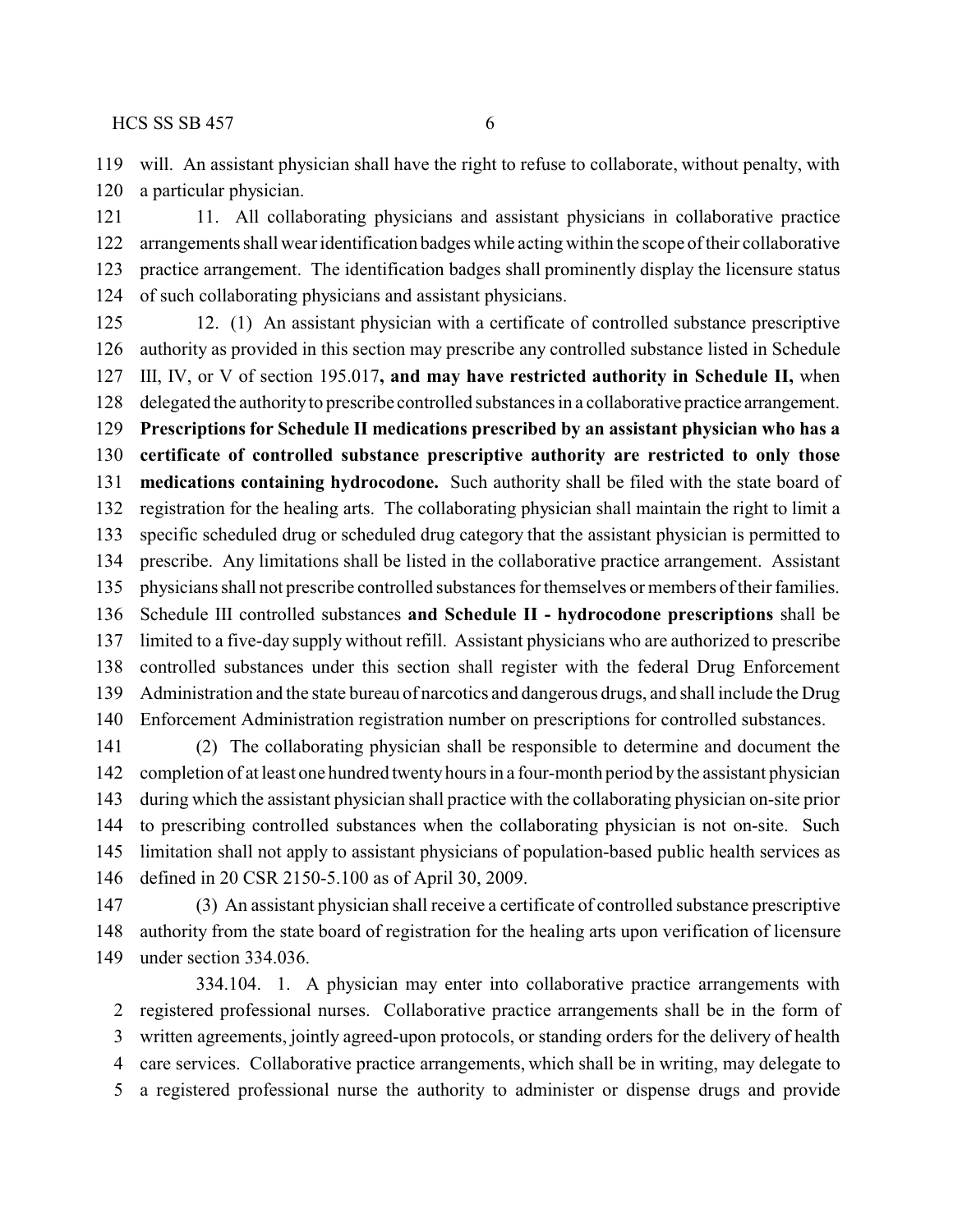treatment as long as the delivery of such health care services is within the scope of practice of the registered professional nurse and is consistent with that nurse's skill, training and competence.

 2. Collaborative practice arrangements, which shall be in writing, may delegate to a registered professional nurse the authority to administer, dispense or prescribe drugs and provide treatment if the registered professional nurse is an advanced practice registered nurse as defined in subdivision (2) of section 335.016. Collaborative practice arrangements may delegate to an advanced practice registered nurse, as defined in section 335.016, the authority to administer, dispense, or prescribe controlled substances listed in Schedules III, IV, and V of section 195.017**, and Schedule II - hydrocodone**; except that, the collaborative practice arrangement shall not delegate the authority to administer any controlled substances listed in Schedules III, IV, and V of section 195.017**, or Schedule II - hydrocodone** for the purpose of inducing sedation or general anesthesia for therapeutic, diagnostic, or surgical procedures. Schedule III narcotic controlled substance **and Schedule II - hydrocodone** prescriptions shall be limited to a one hundred twenty-hour supply without refill. Such collaborative practice arrangements shall be in the form of written agreements, jointly agreed-upon protocols or standing orders for the delivery of health care services.

23 3. The written collaborative practice arrangement shall contain at least the following provisions:

 (1) Complete names, home and business addresses, zip codes, and telephone numbers of the collaborating physician and the advanced practice registered nurse;

 (2) A list of all other offices or locations besides those listed in subdivision (1) of this subsection where the collaborating physician authorized the advanced practice registered nurse to prescribe;

 (3) A requirement that there shall be posted at every office where the advanced practice registered nurse is authorized to prescribe, in collaboration with a physician, a prominently displayed disclosure statement informing patients that theymay be seen by an advanced practice registered nurse and have the right to see the collaborating physician;

 (4) All specialty or board certifications of the collaborating physician and all certifications of the advanced practice registered nurse;

 (5) The manner of collaboration between the collaborating physician and the advanced practice registered nurse, including how the collaborating physician and the advanced practice registered nurse will:

 (a) Engage in collaborative practice consistent with each professional's skill, training, education, and competence;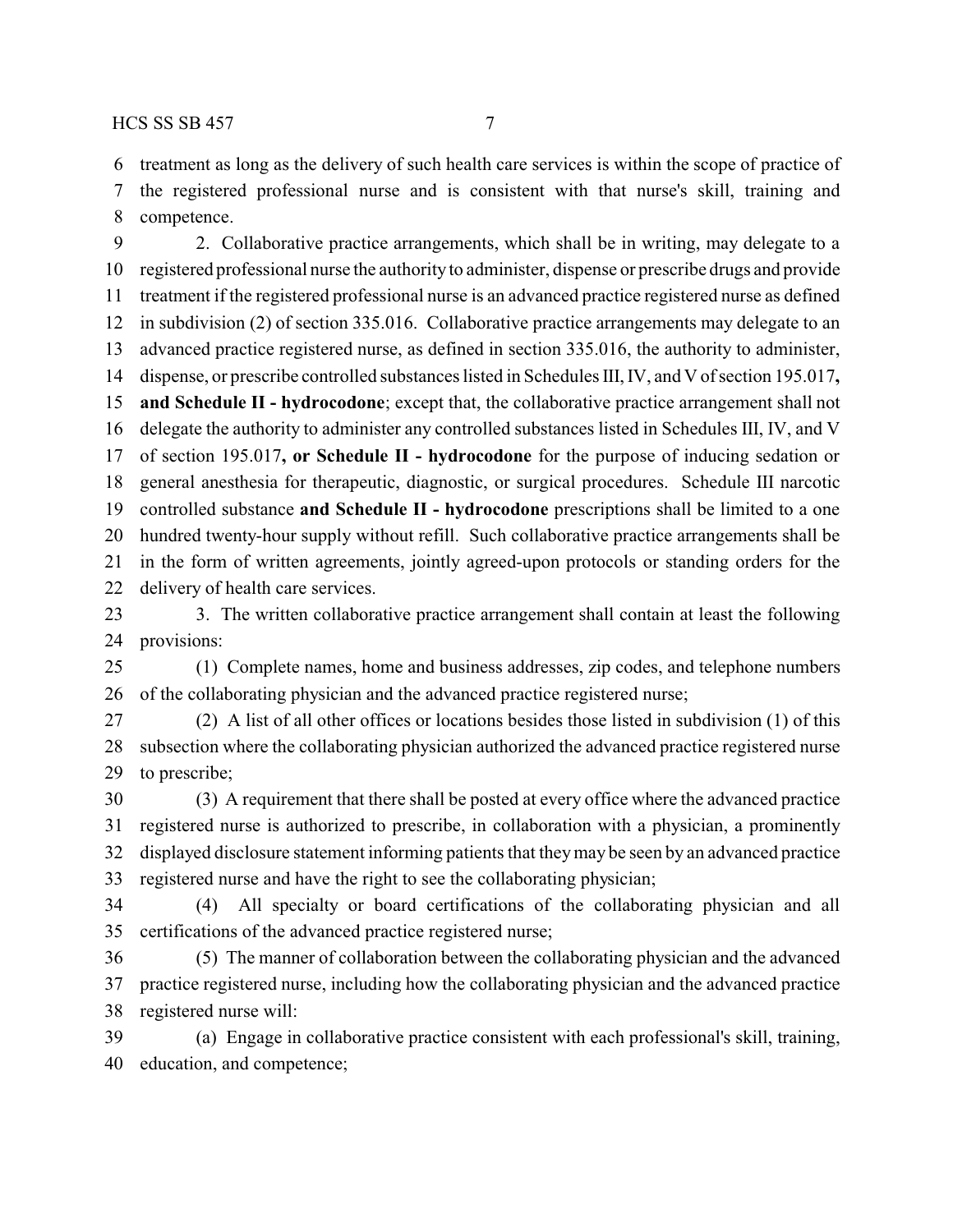(b) Maintain geographic proximity, except the collaborative practice arrangement may allow for geographic proximity to be waived for a maximum of twenty-eight days per calendar year for rural health clinics as defined by P.L. 95-210, as long as the collaborative practice arrangement includes alternative plans as required in paragraph (c) of this subdivision. This exception to geographic proximity shall apply only to independent rural health clinics, provider-based rural health clinics where the provider is a critical access hospital as provided in 42 U.S.C. 1395i-4, and provider-based rural health clinics where the main location of the hospital sponsor is greater than fifty miles from the clinic. The collaborating physician is required to maintain documentation related to this requirement and to present it to the state board of registration for the healing arts when requested; and

 (c) Provide coverage during absence, incapacity, infirmity, or emergency by the collaborating physician;

 (6) A description of the advanced practice registered nurse's controlled substance prescriptive authority in collaboration with the physician, including a list of the controlled substances the physician authorizes the nurse to prescribe and documentation that it is consistent with each professional's education, knowledge, skill, and competence;

 (7) A list of all other written practice agreements of the collaborating physician and the advanced practice registered nurse;

 (8) The duration of the written practice agreement between the collaborating physician and the advanced practice registered nurse;

 (9) A description of the time and manner of the collaborating physician's review of the advanced practice registered nurse's delivery of health care services. The description shall include provisions that the advanced practice registered nurse shall submit a minimum of ten percent of the charts documenting the advanced practice registered nurse's deliveryof health care services to the collaborating physician for review by the collaborating physician, or any other physician designated in the collaborative practice arrangement, every fourteen days; and

 (10) The collaborating physician, or any other physician designated in the collaborative practice arrangement, shall review every fourteen days a minimum of twenty percent of the charts in which the advanced practice registered nurse prescribes controlled substances. The charts reviewed under this subdivision may be counted in the number of charts required to be reviewed under subdivision (9) of this subsection.

 4. The state board of registration for the healing arts pursuant to section 334.125 and the board of nursing pursuant to section 335.036 may jointly promulgate rules regulating the use of collaborative practice arrangements. Such rules shall be limited to specifying geographic areas to be covered, the methods of treatment that may be covered by collaborative practice arrangements and the requirements for review of services provided pursuant to collaborative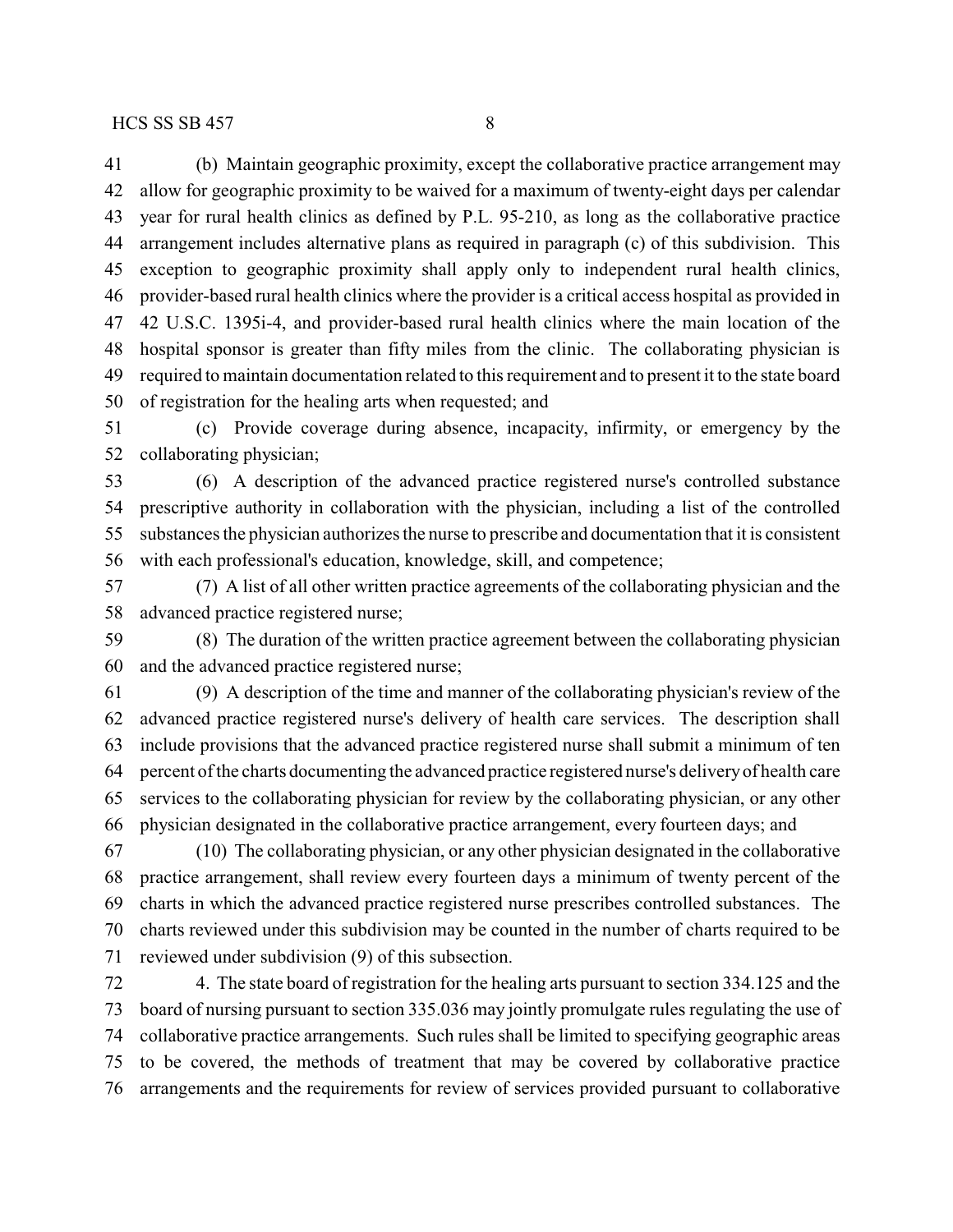practice arrangements including delegating authority to prescribe controlled substances. Any rules relating to dispensing or distribution of medications or devices by prescription or prescription drug orders under this section shall be subject to the approval of the state board of pharmacy. Any rules relating to dispensing or distribution of controlled substances by prescription or prescription drug orders under this section shall be subject to the approval of the department of health and senior services and the state board of pharmacy. In order to take effect, such rules shall be approved by a majority vote of a quorum of each board. Neither the state board of registration for the healing arts nor the board of nursing may separately promulgate rules relating to collaborative practice arrangements. Such jointly promulgated rules shall be consistent with guidelines for federally funded clinics. The rulemaking authority granted in this subsection shall not extend to collaborative practice arrangements of hospital employees providing inpatient care within hospitals as defined pursuant to chapter 197 or population-based public health services as defined by 20 CSR 2150-5.100 as of April 30, 2008.

 5. The state board of registration for the healing arts shall not deny, revoke, suspend or otherwise take disciplinary action against a physician for health care services delegated to a registered professional nurse provided the provisions of this section and the rules promulgated thereunder are satisfied. Upon the written request of a physician subject to a disciplinary action imposed as a result of an agreement between a physician and a registered professional nurse or registered physician assistant, whether written or not, prior to August 28, 1993, all records of such disciplinary licensure action and all records pertaining to the filing, investigation or review of an alleged violation of this chapter incurred as a result of such an agreement shall be removed from the records of the state board of registration for the healing arts and the division of professional registration and shall not be disclosed to any public or private entity seeking such information from the board or the division. The state board of registration for the healing arts shall take action to correct reports of alleged violations and disciplinary actions as described in this section which have been submitted to the National Practitioner Data Bank. In subsequent applications or representations relating to his medical practice, a physician completing forms or documents shall not be required to report any actions of the state board of registration for the healing arts for which the records are subject to removal under this section.

 6. Within thirty days of any change and on each renewal, the state board of registration for the healing arts shall require every physician to identify whether the physician is engaged in anycollaborative practice agreement, including collaborative practice agreements delegating the authority to prescribe controlled substances, or physician assistant agreement and also report to the board the name of each licensed professional with whom the physician has entered into such agreement. The board may make this information available to the public. The board shall track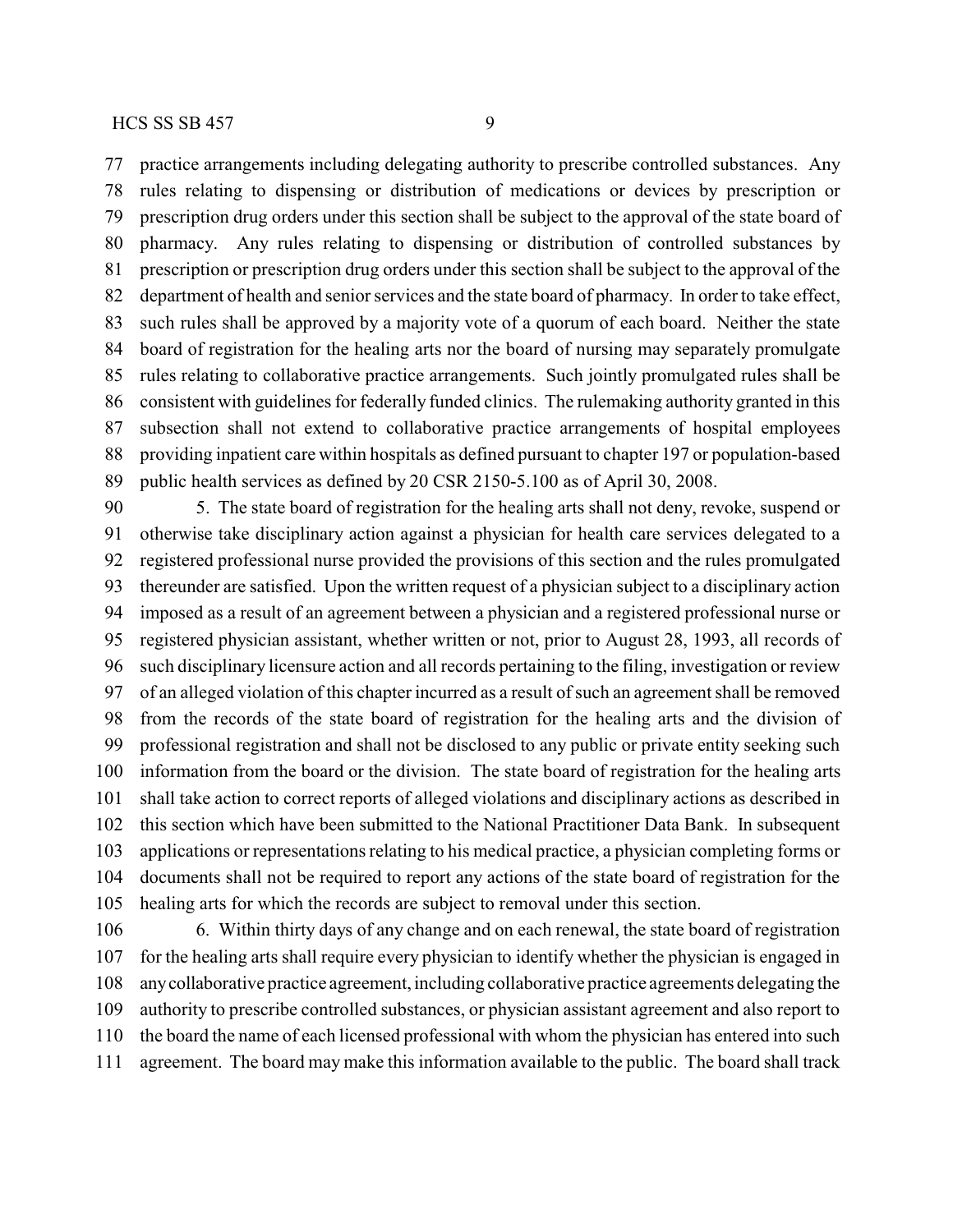the reported information and may routinely conduct random reviews of such agreements to ensure that agreements are carried out for compliance under this chapter.

 7. Notwithstanding any law to the contrary, a certified registered nurse anesthetist as defined in subdivision (8) of section 335.016 shall be permitted to provide anesthesia services without a collaborative practice arrangement provided that he or she is under the supervision of an anesthesiologist or other physician, dentist, or podiatrist who is immediately available if needed. Nothing in this subsection shall be construed to prohibit or prevent a certified registered nurse anesthetist as defined in subdivision (8) of section 335.016 from entering into a collaborative practice arrangement under this section, except that the collaborative practice arrangement may not delegate the authority to prescribe any controlled substances listed in Schedules III, IV, and V of section 195.017**, or Schedule II - hydrocodone**.

 8. A collaborating physician shall not enter into a collaborative practice arrangement with more than three full-time equivalent advanced practice registered nurses. This limitation shall not apply to collaborative arrangements of hospital employees providing inpatient care service in hospitals as defined in chapter 197 or population-based public health services as defined by 20 CSR 2150-5.100 as of April 30, 2008.

 9. It is the responsibility of the collaborating physician to determine and document the completion of at least a one-month period of time during which the advanced practice registered nurse shall practice with the collaborating physician continuously present before practicing in a setting where the collaborating physician is not continuously present. This limitation shall not apply to collaborative arrangements of providers of population-based public health services as defined by 20 CSR 2150-5.100 as of April 30, 2008.

 10. No agreement made under this section shall supersede current hospital licensing regulations governing hospital medication orders under protocols or standing orders for the purpose of delivering inpatient or emergencycare within a hospital as defined in section 197.020 if such protocols or standing orders have been approved by the hospital's medical staff and pharmaceutical therapeutics committee.

 11. No contract or other agreement shall require a physician to act as a collaborating physician for an advanced practice registered nurse against the physician's will. A physician shall have the right to refuse to act as a collaborating physician, without penalty, for a particular advanced practice registered nurse. No contract or other agreement shall limit the collaborating physician's ultimate authority over any protocols or standing orders or in the delegation of the physician's authority to any advanced practice registered nurse, but this requirement shall not authorize a physician in implementing such protocols, standing orders, or delegation to violate applicable standards for safe medical practice established by hospital's medical staff.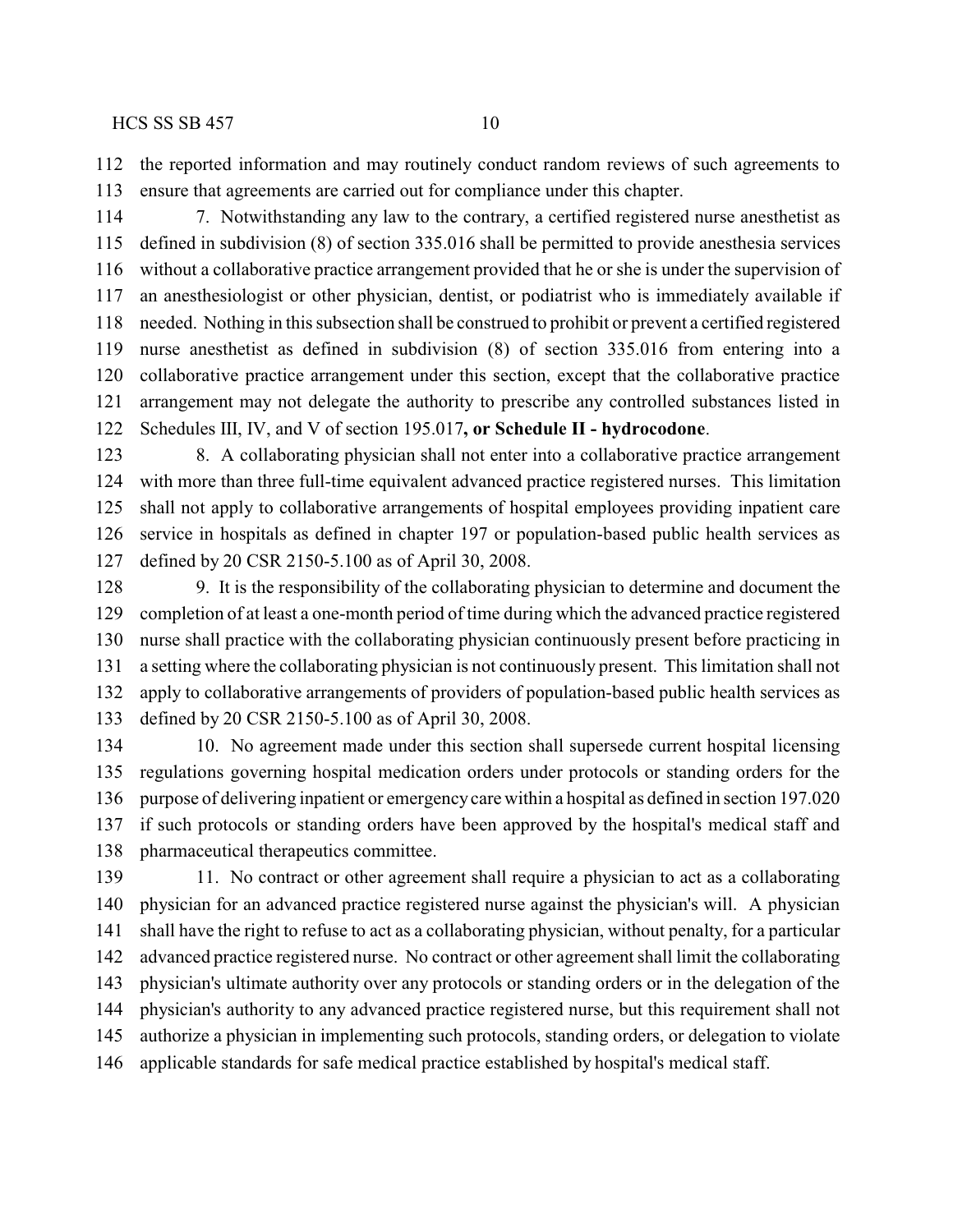12. No contract or other agreement shall require any advanced practice registered nurse to serve as a collaborating advanced practice registered nurse for any collaborating physician against the advanced practice registered nurse's will. An advanced practice registered nurse shall have the right to refuse to collaborate, without penalty, with a particular physician.

334.747. 1. A physician assistant with a certificate of controlled substance prescriptive authority as provided in this section may prescribe any controlled substance listed in schedule III, IV, or V of section 195.017**, and may have restricted authority in Schedule II,** when delegated the authority to prescribe controlled substances in a supervision agreement. Such authority shall be listed on the supervision verification form on file with the state board of healing arts. The supervising physician shall maintain the right to limit a specific scheduled drug or scheduled drug category that the physician assistant is permitted to prescribe. Any limitations shall be listed on the supervision form. **Prescriptions for Schedule II medications prescribed by a physician assistant with authority to prescribe delegated in a supervision agreement are restricted to only those medications containing hydrocodone.** Physician assistants shall not prescribe controlled substances for themselves or members of their families. Schedule III controlled substances **and Schedule II - hydrocodone prescriptions** shall be limited to a five-day supply without refill. Physician assistants who are authorized to prescribe controlled substances under this section shall register with the federal Drug Enforcement Administration and the state bureau of narcotics and dangerous drugs, and shall include the Drug Enforcement Administration registration number on prescriptions for controlled substances.

 2. The supervising physician shall be responsible to determine and document the completion of at least one hundred twentyhours in a four-month period bythe physician assistant during which the physician assistant shall practice with the supervising physician on-site prior to prescribing controlled substances when the supervising physician is not on-site. Such limitation shall not apply to physician assistants of population-based public health services as defined in 20 CSR 2150-5.100 as of April 30, 2009.

 3. A physician assistant shall receive a certificate of controlled substance prescriptive authority from the board of healing arts upon verification of the completion of the following educational requirements:

 (1) Successful completion of an advanced pharmacology course that includes clinical training in the prescription of drugs, medicines, and therapeutic devices. A course or courses with advanced pharmacological content in a physician assistant program accredited by the Accreditation Review Commission on Education for the Physician Assistant (ARC-PA) or its predecessor agency shall satisfy such requirement;

 (2) Completion of a minimum of three hundred clock hours of clinical training by the supervising physician in the prescription of drugs, medicines, and therapeutic devices;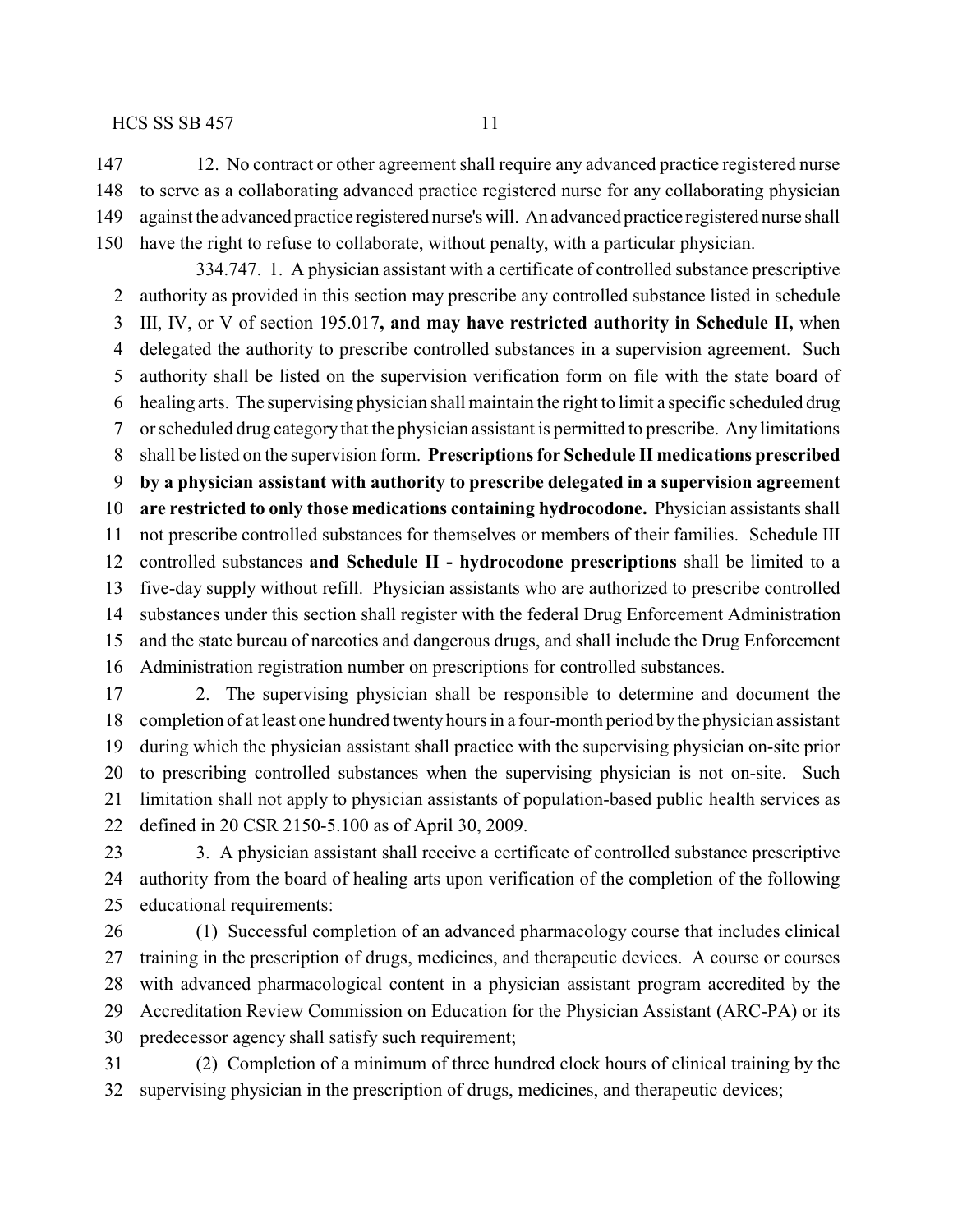(3) Completion of a minimum of one year of supervised clinical practice or supervised clinical rotations. One year of clinical rotations in a program accredited by the Accreditation Review Commission on Education for the Physician Assistant (ARC-PA) or its predecessor agency, which includes pharmacotherapeutics as a component of its clinical training, shall satisfy such requirement. Proof of such training shall serve to document experience in the prescribing of drugs, medicines, and therapeutic devices;

 (4) A physician assistant previously licensed in a jurisdiction where physician assistants are authorized to prescribe controlled substances may obtain a state bureau of narcotics and dangerous drugs registration if a supervising physician can attest that the physician assistant has met the requirements of subdivisions (1) to (3) of this subsection and provides documentation of existing federal Drug Enforcement Agency registration.

**338.075. 1. All licensees, registrants, and permit holders of the board shall report to the board:**

 **(1) Any final adverse action taken by another licensing state, jurisdiction, or government agency against any license, permit, or authorization held by the person or entity to practice or operate as a pharmacist, intern pharmacist, pharmacy technician, pharmacy, drug distributor, drug manufacturer, or drug outsourcing facility. For purposes of this section, "adverse action" shall include, but is not limited to, revocation, suspension, censure, probation, disciplinary reprimand, or disciplinary restriction of a license, permit, or other authorization or a voluntary surrender of such license, permit, or other authorization in lieu of discipline or adverse action;**

 **(2) Any surrender of a license or authorization to practice or operate as a pharmacist, intern pharmacist, pharmacy technician, pharmacy, drug distributor, drug manufacturer, or drug outsourcing facility while under disciplinary investigation by another licensing state, jurisdiction, or governmental agency, and;**

 **(3) Any exclusion to participate in any state or federally funded health care program such as Medicare, Medicaid, or MO HealthNet for fraud, abuse, or submission of any false or fraudulent claim, payment, or reimbursement request.**

**2. Reports shall be submitted as provided by the board by rule.**

 **3. The board shall promulgate rules to implement the provisions of this section. Any rule or portion of a rule, as that term is defined in section 536.010 that is created under the authority delegated in this section shall become effective only if it complies with and is subject to all of the provisions of chapter 536, and, if applicable, section 536.028. This section and chapter 536 are nonseverable, and if any of the powers vested with the general assembly pursuant to chapter 536, to review, to delay the effective date, or to disapprove and annul a rule are subsequently held unconstitutional, then the grant of**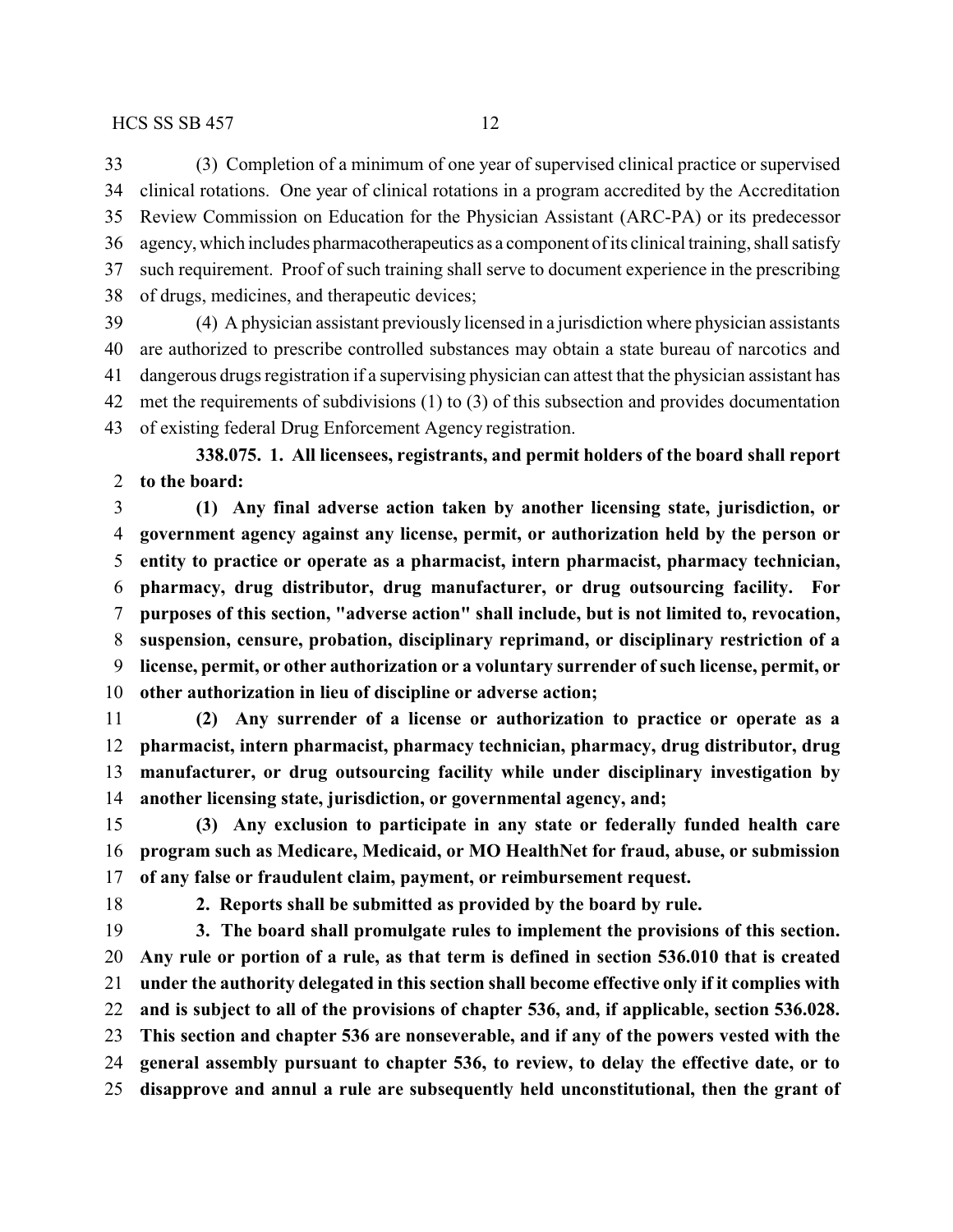## **rulemaking authority and any rule proposed or adopted after August 28, 2015, shall be invalid and void.**

338.200. 1. In the event a pharmacist is unable to obtain refill authorization from the prescriber due to death, incapacity, or when the pharmacist is unable to obtain refill authorization from the prescriber, a pharmacist may dispense an emergency supply of medication if:

 (1) In the pharmacist's professional judgment, interruption of therapy might reasonably produce undesirable health consequences;

 (2) The pharmacy previously dispensed or refilled a prescription from the applicable prescriber for the same patient and medication;

(3) The medication dispensed is not a controlled substance;

 (4) The pharmacist informs the patient or the patient's agent either verbally, electronically, or in writing at the time of dispensing that authorization of a prescriber is required for future refills; and

 (5) The pharmacist documents the emergency dispensing in the patient's prescription record, as provided by the board by rule.

 2. (1) If the pharmacist is unable to obtain refill authorization from the prescriber, the amount dispensed shall be limited to the amount determined by the pharmacist within his or her professional judgment as needed for the emergencyperiod, provided the amount dispensed shall

not exceed a seven-day supply.

 (2) In the event of prescriber death or incapacity or inability of the prescriber to provide medical services, the amount dispensed shall not exceed a thirty-day supply.

 3. Pharmacists or permit holders dispensing an emergencysupplypursuant to this section shall promptly notify the prescriber or the prescriber's office of the emergency dispensing, as required by the board by rule.

 4. An emergency supply may not be dispensed pursuant to this section if the pharmacist has knowledge that the prescriber has otherwise prohibited or restricted emergency dispensing for the applicable patient.

## 5. **The determination to dispense an emergency supply of medication under this section shall only be made by a pharmacist licensed by the board.**

 **6.** The board shall promulgate rules to implement the provisions of this section. Any rule or portion of a rule, as that term is defined in section 536.010, that is created under the authority delegated in this section shall become effective only if it complies with and is subject to all of the provisions of chapter 536 and, if applicable, section 536.028. This section and chapter 536 are nonseverable and if any of the powers vested with the general assembly pursuant to chapter 536 to review, to delay the effective date, or to disapprove and annul a rule are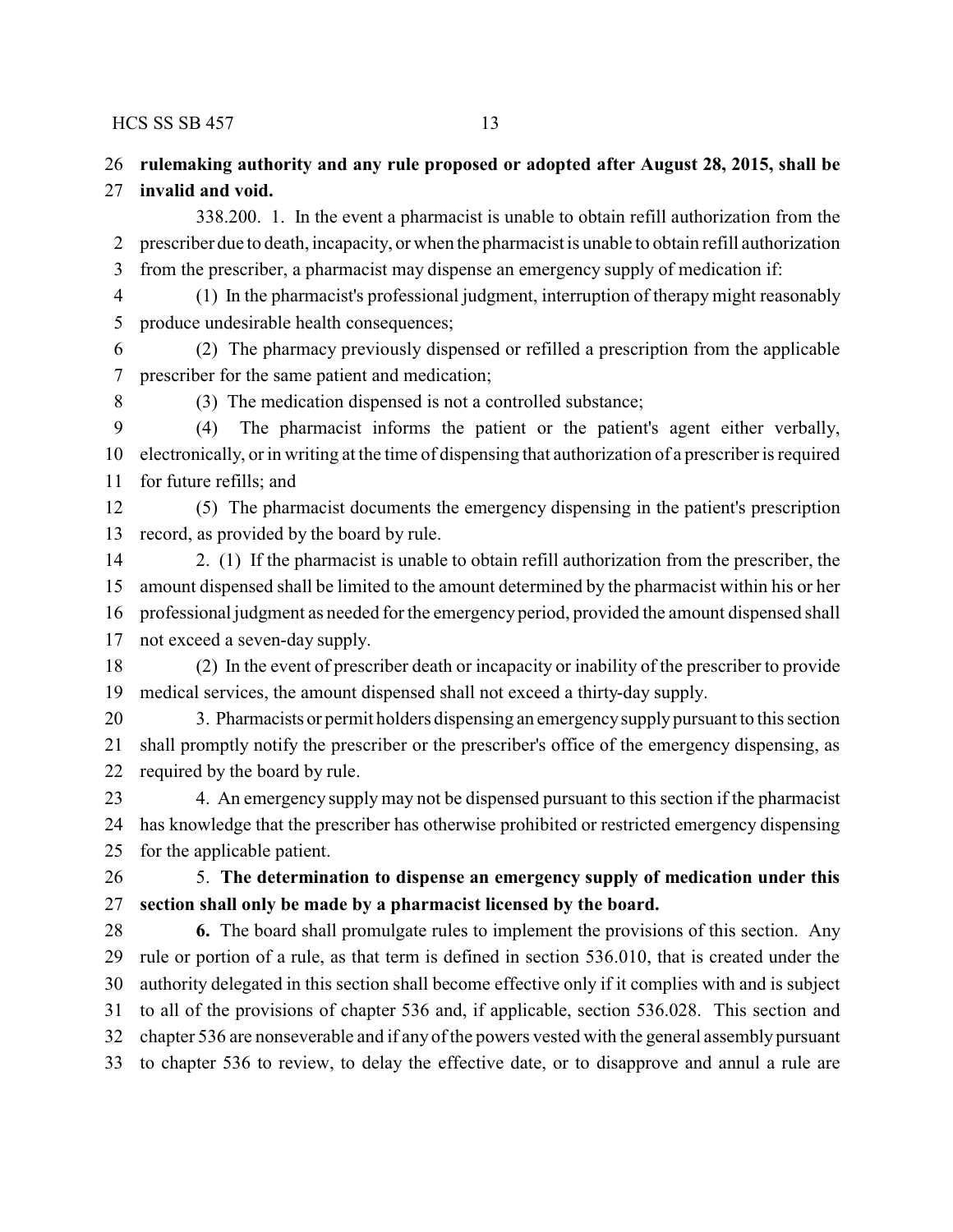subsequentlyheld unconstitutional, then the grant of rulemaking authorityand any rule proposed

or adopted after August 28, 2013, shall be invalid and void.

354.415. 1. The powers of a health maintenance organization include, but are not limited to, the power to:

 (1) Purchase, lease, construct, renovate, operate, and maintain hospitals, medical facilities, or both, and their ancillaryequipment, and such propertyas mayreasonablybe required for the organization's principal office or for such other purposes as may be necessary in the transaction of the business of the organization;

 (2) Make loans to a medical group under contract with it in furtherance of its program, or to make loans to any corporation under its control for the purpose of acquiring or constructing medical facilities and hospitals or in the furtherance of a program providing health care services to enrollees;

 (3) Furnish health care services through providers which are under contract with, or employed by, the health maintenance organization;

 (4) Contract with any person for the performance, on the organization's behalf, of certain functions such as marketing, enrollment, and administration;

 (5) Contract with an insurance company licensed in this state, or with a health services corporation authorized to do business in this state, for the provision of insurance, indemnity, or reimbursement against the cost of health care services provided by the health maintenance organization;

(6) Offer, in addition to basic health care services:

(a) Additional health care services;

(b) Indemnity benefits covering out-of-area or emergency services; and

 (c) Indemnity benefits, in addition to those relating to out-of-area and emergency services, provided through insurers or health services corporations;

 (7) Offer as an option one or more health benefit plans which contain deductibles, coinsurance, coinsurance differentials, or variable co-payments. **Copayments may exceed fifty percent of the total cost of the service except as specifically prohibited under this chapter or chapter 376.** Health benefit plans offered under this section that contain deductibles shall be permitted only when combined with any health savings account or health reimbursement account as described in the Medicare Reform Act, P.L. No. 108-173, Title XII, Section 1201, provided that:

 (a) The total out-of-pocket expenses paid for the receipt of basic health services under the plan shall not exceed the annual contribution limits for health savings accounts as determined by the Internal Revenue Service;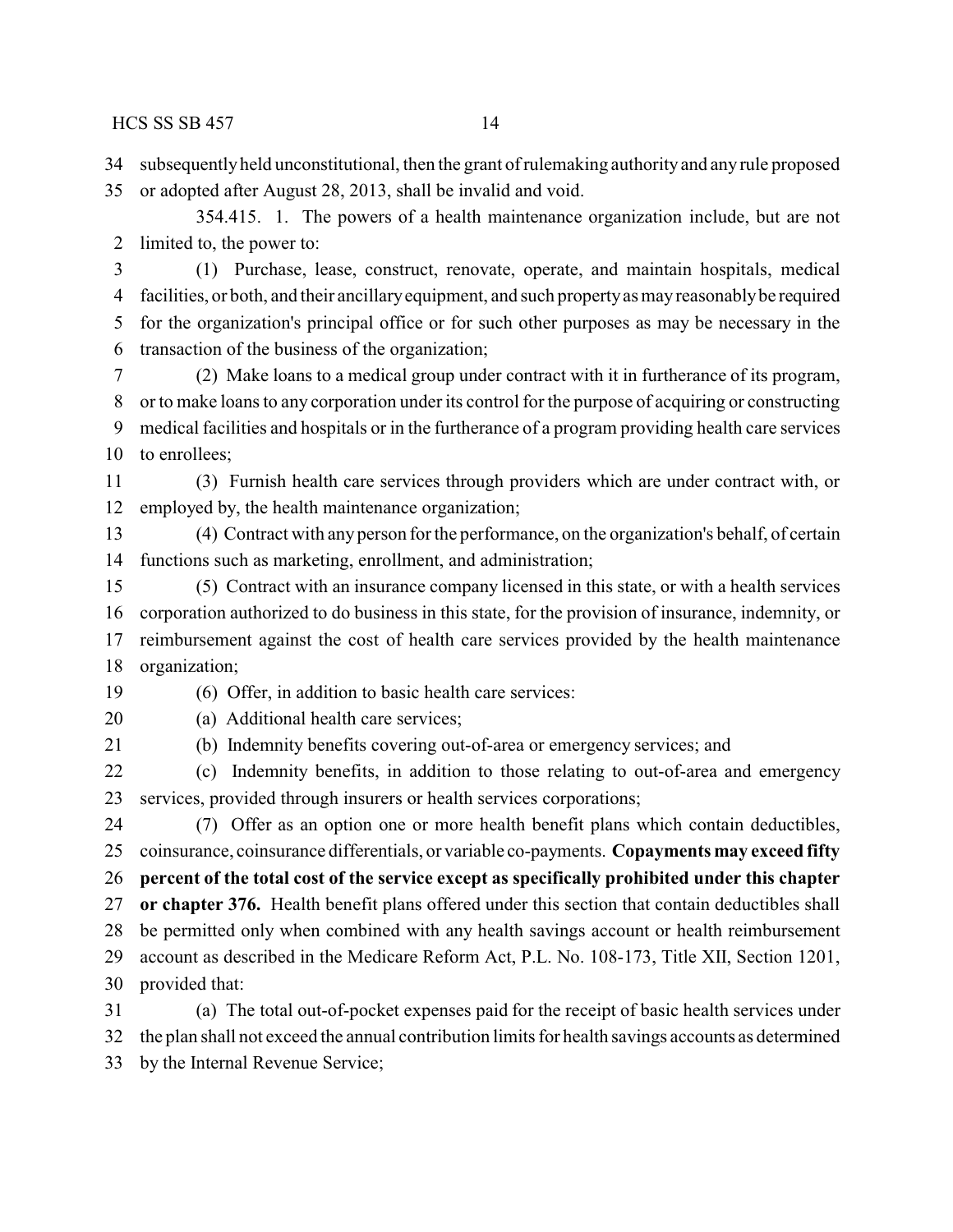(b) The health savings account or health reimbursement account must be funded at a level equal to or greater than the out-of-pocket maximum limits defined for the high deductible health plan; and

 (c) A distribution from the health savings account or health reimbursement account to pay a health care provider for a qualified medical expense is made within thirty days of the submission of a claim.

 2. Prior to the exercise of any power granted in subdivision (1) or (2) of subsection 1 of this section, involving an amount in excess of five hundred thousand dollars, a health maintenance organization shall file notice, with adequate supporting information, with the director. The director shall disapprove such exercise of power if, in his opinion, it would 44 substantially and adversely affect the financial soundness of the health maintenance organization and endanger its ability to meet its obligations. If the director does not disapprove such exercise of power within sixty days of the filing, it shall be deemed approved.

 3. The director may exempt from the filing requirement of subsection 2 of this section those activities having minimal effect.

**374.015. 1. For purposes of this section, "insurer" shall mean any person, reciprocal exchange, interinsurer, Lloyds insurer, fraternal benefit society, and any other legal entity engaged in the business of insurance including producers, adjusters and third-party administrators, health services corporations, health maintenance organizations, health carriers, prepaid limited health care service plans, dental, optometric, and other similar health service plans. "Insurer" shall also include all companies organized, incorporated, or doing business under the provisions of chapters 325, 354, and 374 to 385.**

 **2. For purposes of this section, "bulletin" shall mean an informal written communication to inform or educate the insurance industry and the general public about a regulatory topic or issue. A bulletin is informational in nature and is not an evaluation of specific facts and circumstances.**

 **3. Notwithstanding any law to the contrary, the director may at his or her discretion issue bulletins addressing the business of insurance in this state.**

 **4. Bulletins do not have the force or effect of law and shall not be considered statements of general applicability that would require promulgation by rule.**

 **5. Such bulletins shall not be binding on the department or an insurer. The director may revise or withdraw any previously issued bulletin; however such revision or withdrawal shall be prospective in nature. The effective date for such bulletin which was withdrawn or revised shall be ninety days after the date the revision or withdrawal notice is published and, where applicable, shall apply to new policies issued and policies that renew on or after that date.**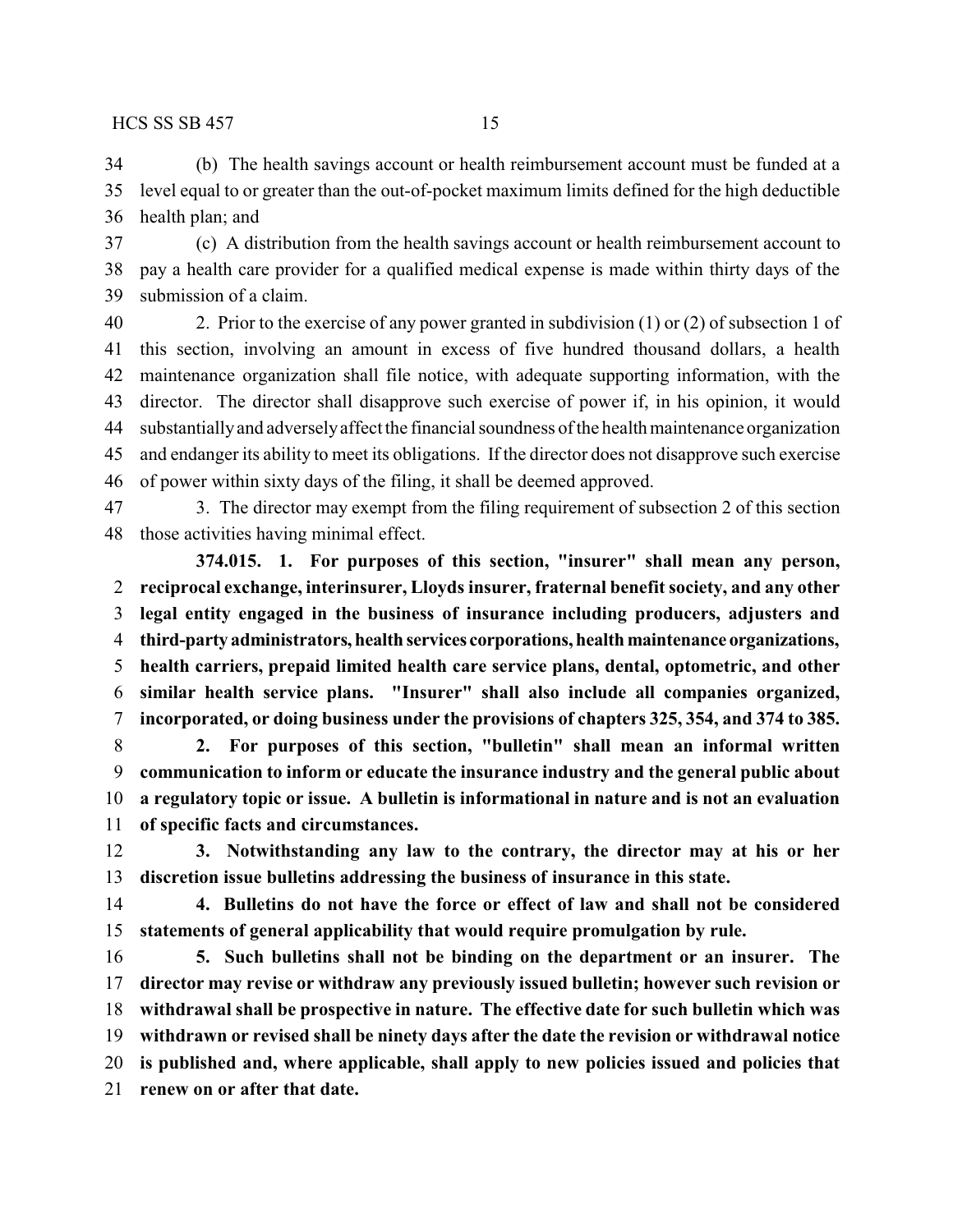**374.018. 1. For purposes of this section, "no-action letter" shall mean a letter that states the intention of the department to not take enforcement actions under section 374.046 with respect to the requesting insurer, based on the specific facts then presented and applicable law, as of the date a no-action letter is issued.**

 **2. For purposes of this section, "insurer" shall mean all insurance companies organized, incorporated, or doing business under the provisions of chapter 354, 376, 379, or 380.**

 **3. Notwithstanding any law to the contrary, the director may at his or her discretion issue no-action letters addressing the business of insurance in this state.**

 **4. No-action letters shall not be considered statements of general applicability that would require promulgation by rule.**

 **5. Insurers who seek guidance may submit a written request for a no-action letter to the department.**

 **6. An insurer is under an affirmative obligation to make full, true, and accurate disclosure of all information related to the activities for which the no-action letter is requested. Each request shall be accompanied by all relevant supplementary information including, but not limited to, background information regarding the request, policies, procedures, and applicable marketing materials. Each request shall also include complete copies of documents, and shall identify all provisions of law applicable to the request.**

 **7. The insurer requesting theno-action letter shall provide the department with any additional information or documents the department requests for its review of the matter.**

 **8. The insurer may withdraw the request for a no-action letter prior to the issuance of the no-action letter.**

 **9. The department shall act on the no-action letter request within ninety days after it receives all information necessary to complete its review.**

 **10. At the completion of its review of a request for a no-action letter the department shall do one of the following:**

**(1) Issue a no-action letter;**

**(2) Decline to issue a no-action letter; or**

**(3) Take such other action as the department considers appropriate.**

**11. A no-action letter shall be effective as of the date it is issued.**

 **12. As long as there is no change in any material fact or law or the discovery of a material misrepresentation or omission made by the insurer, the department is estopped frombringing any enforcement action under section 374.046 against the requesting insurer concerning the specific conduct that is the subject of the no-action letter issued by the department. However, this estoppel shall not apply to those enforcement actions related**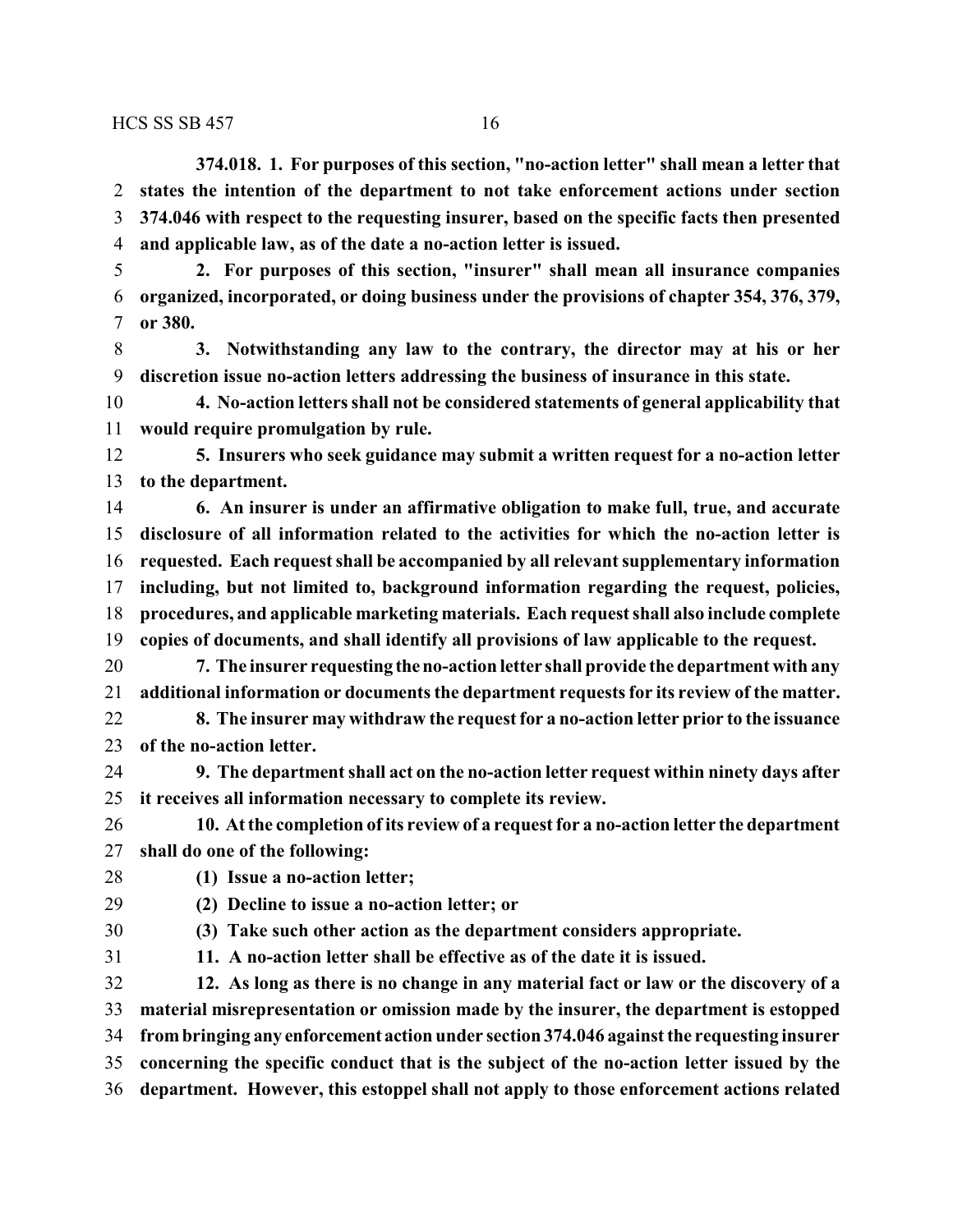**to the financial condition of the insurer. The determination of materiality shall be in the sole discretion of the director.**

 **13. A no-action letter request shall not be a public record as defined in chapter 610 until the date of issuance by the department of a response to the no-action letter request. The request for a no-action letter and the department's response shall, after the date of issuance by the department, be considered a public record as defined in chapter 610. Upon request of the insurer, information submitted with a request for a no-action letter as required under this section that contains proprietary or trade secret information as defined in sections 417.450 to 417.467 shall not be considered a public record.**

**375.1605. 1. The provisions of this section shall apply to workers' compensation large deductible policies issued by an insurer subjectto delinquency proceedings under this chapter. This section shall not apply to first party claims or to claims funded by a guaranty association net of the deductible unless subsection 3 of this section applies. Large deductible policies shall be administered in accordance with their terms except to the extent such terms conflict with this section.**

**2. For purposes of this section, the following terms shall mean:**

 **(1) "Collateral", any cash, letters of credit, surety bond, or any other form of security posted by the insured or by a captive insurer or reinsurer to secure the insured's obligation under the large deductible policy to pay deductible claims or to reimburse the insurer for deductible claim payments. Collateral may also secure an insured's obligation to reimburse or pay the insurer as may be required for other secured obligations;**

 **(2) "Commercially reasonable", to act in good faith using prevailing industry practices and making all reasonable efforts considering the facts and circumstances of the matter;**

 **(3) "Deductible claim", any claim, including a claim for loss and defense and cost containment expense, unless such expenses are excluded, under a large deductible policy that is within the deductible;**

 **(4) "Large deductible policy", any combination of one or more workers' compensation policies and endorsements issued to an insured and contracts or security agreements entered into between an insured and the insurer in which the insured has agreed with the insurer to:**

 **(a) Pay directly the initial portion of any claim under the policy up to a specified dollar amount, or the expenses related to any claim; or**

 **(b) Reimburse the insurer for its payment of any claim or related expenses under the policy up to the specified dollar amount of the deductible.**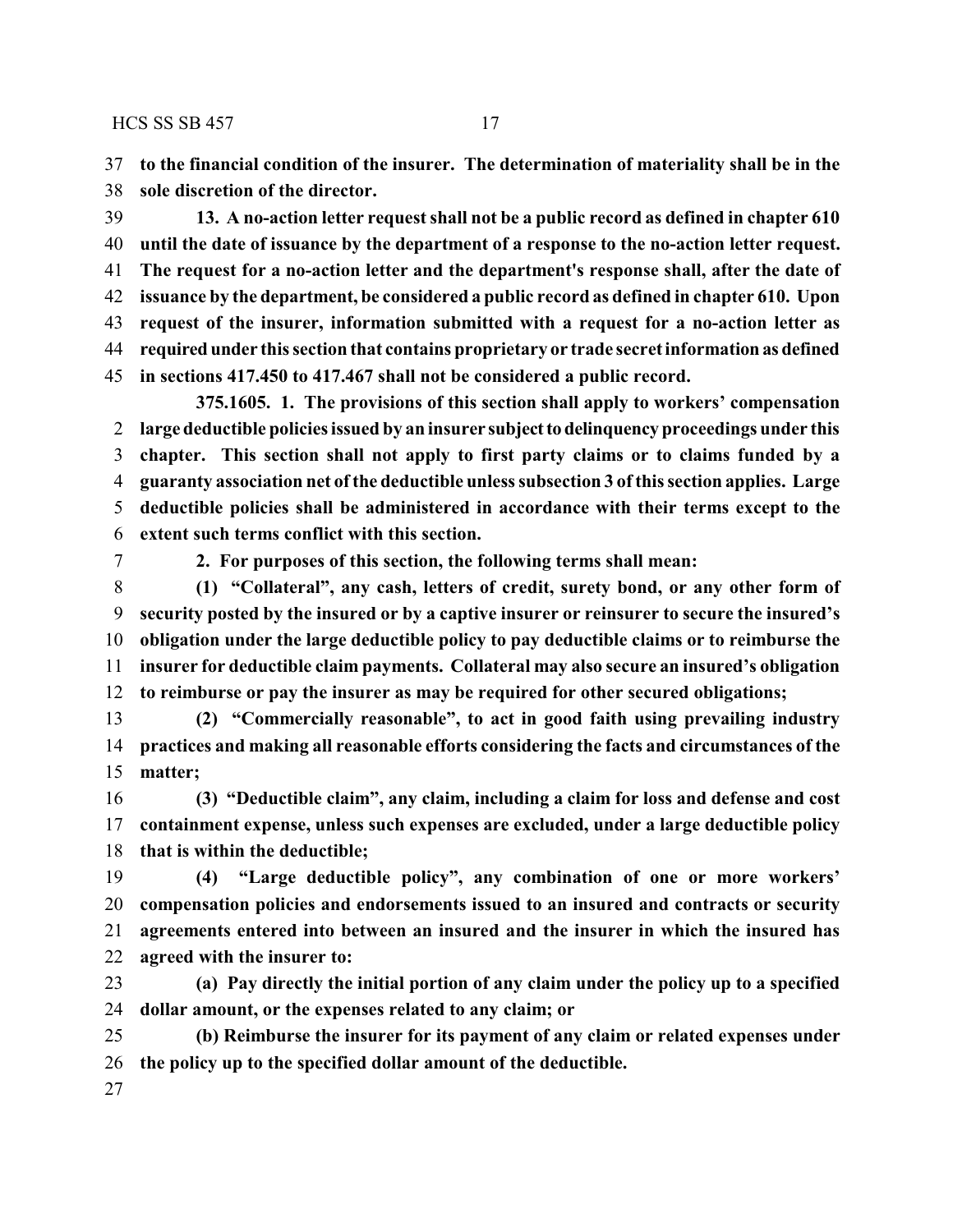**The term "large deductible policy" also includes policies which contain an aggregate limit on the insured's liability for all deductible claims in addition to a per-claim deductible limit. The primary purpose and distinguishing characteristic of a large deductible policy is the shifting of a portion of the ultimate financial responsibility under the large deductible policy to pay claims from the insurer to the insured, even though the obligation to initially pay claims may remain with the insurer. A large deductible shall include any policy with a deductible of fifty thousand dollars or more. Large deductible policies do not include policies, endorsements, or agreements which provide that the initial portion of any covered claim shall be self-insured and further that the insured shall have no payment obligation within the self-insured retention. Large deductible policies also do not include policies that provide for retrospectively rated premium payments by the insured or reinsurance arrangements or agreements, except to the extent such arrangements or agreements assume, secure, or pay the policyholder's large deductible obligations;**

 **(5) "Other secured obligations", obligations of an insured to an insurer other than those under a large deductible policy, such as those under a reinsurance agreement or other agreement involving retrospective premium obligations, the performance of which is secured by collateral that also secures an insured's obligations under a large deductible policy.**

 **3. Unless otherwise agreed by the responsible guaranty association, all large deductible claims which are also "covered claims" as defined by the applicable guaranty association law including those that may have been funded by an insured before liquidation shall be turned over to the guaranty association for handling. To the extent the insured funds or pays the deductible claim pursuant to an agreement by the guaranty fund or otherwise, the insured's funding or payment of a deductible claim will extinguish the obligations, if any, of the receiver or any guaranty association to pay such claim. No charge of any kind shall be made against the receiver or a guaranty association on the basis of an insured's funding or payment of a deductible claim.**

 **4. To the extent a guaranty association pays any deductible claim for which the insurer would have been entitled to reimbursement from the insured, a guaranty association shall be entitled to the full amount of the reimbursement and available collateral as provided for under this section to the extent necessary to reimburse the guaranty association. Reimbursements paid to the guaranty association under this subsection shall not be treated as distributions under section 375.1218 or as early access payments under section 375.1205. To the extent that a guaranty association pays a deductible claim that is not reimbursed either from collateral or by insured payments, or incurred expenses in connection with large deductible policies that are not reimbursed**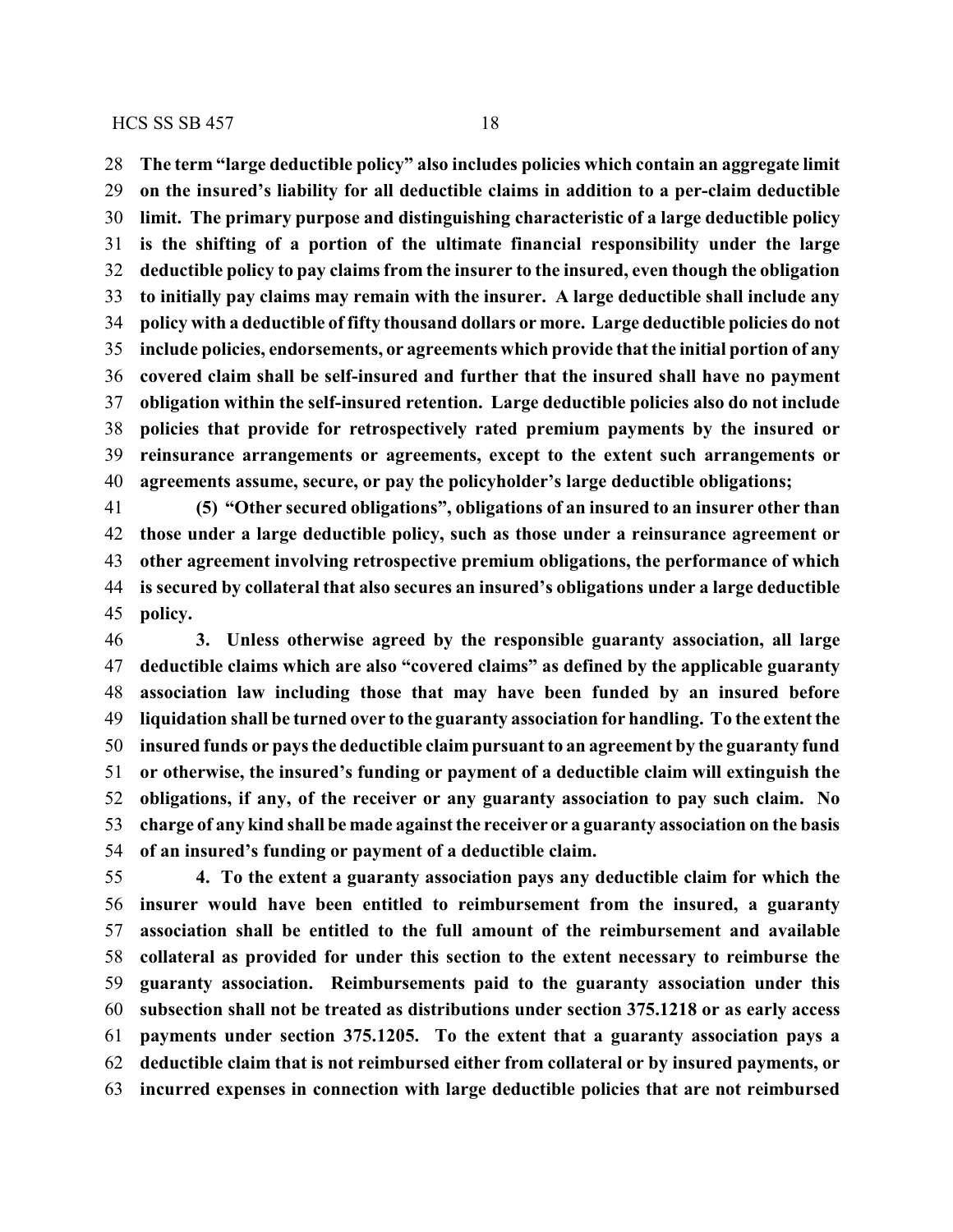**under this section, the guaranty association shall be entitled to assert a claim for those amounts in the delinquency proceeding. Nothing in this subsection limits any rights of the receiver or a guaranty association that may otherwise exist under applicable law to obtain reimbursement frominsuredsfor claims paymentsmadeby the guaranty association under policies of the insurer or for the guaranty association's related expenses such as those affording the guaranty association the right to recover for claims payments made to or on behalf of high net worth insureds or claimants.**

 **5. (1) The receiver shall have the obligation to collect reimbursements owed for deductible claims as provided for herein, and shall take all commercially reasonable actions to collect such reimbursements. The receiver shall promptly bill insureds for reimbursement of deductible claims:**

**(a) Paid by the insurer prior to the commencement of delinquency proceedings;**

 **(b) Paid by a guaranty association upon receipt by the receiver of notice from a guaranty association of reimbursable payments; or**

**(c) Paid or allowed by the receiver.**

 **(2) If the insured does not make payment within the time specified in the large deductible policy, or within sixty days after the date of billing if no time is specified, the receiver shall take all commercially reasonable actions to collectany reimbursements owed.**

 **(3) Neither the insolvency of the insurer, nor its inability to perform any of its obligations under the large deductible policy, shall be a defense to the insured's reimbursement obligation under the large deductible policy.**

 **(4) Except for gross negligence, an allegation of improper handling or payment of a deductible claim by the insurer, the receiver, or any guaranty association shall not be a defense to the insured's reimbursement obligations under the large deductible policy.**

 **6. (1) Subject to the provisions ofthis subsection, the receiver shall utilize collateral when available to secure the insured's obligation to fund or reimburse deductible claims or other secured obligations or other payment obligations. A guaranty association shall be entitled to collateral as provided for in this subsection to the extent needed to reimburse a guaranty association for the payments of a deductible claim. Any distributions made to a guaranty association under this subsection shall not be treated as distributions under section 375.1218 or as early access payments under section 375.1205.**

 **(2) All claims against the collateral shall be paid in the order received and no claim of the receiver including those described in this subsection shall supersede any other claim against the collateral as described in subdivision (4) of this subsection.**

 **(3) The receiver shall draw down collateral to the extent necessary in the event that the insured fails to:**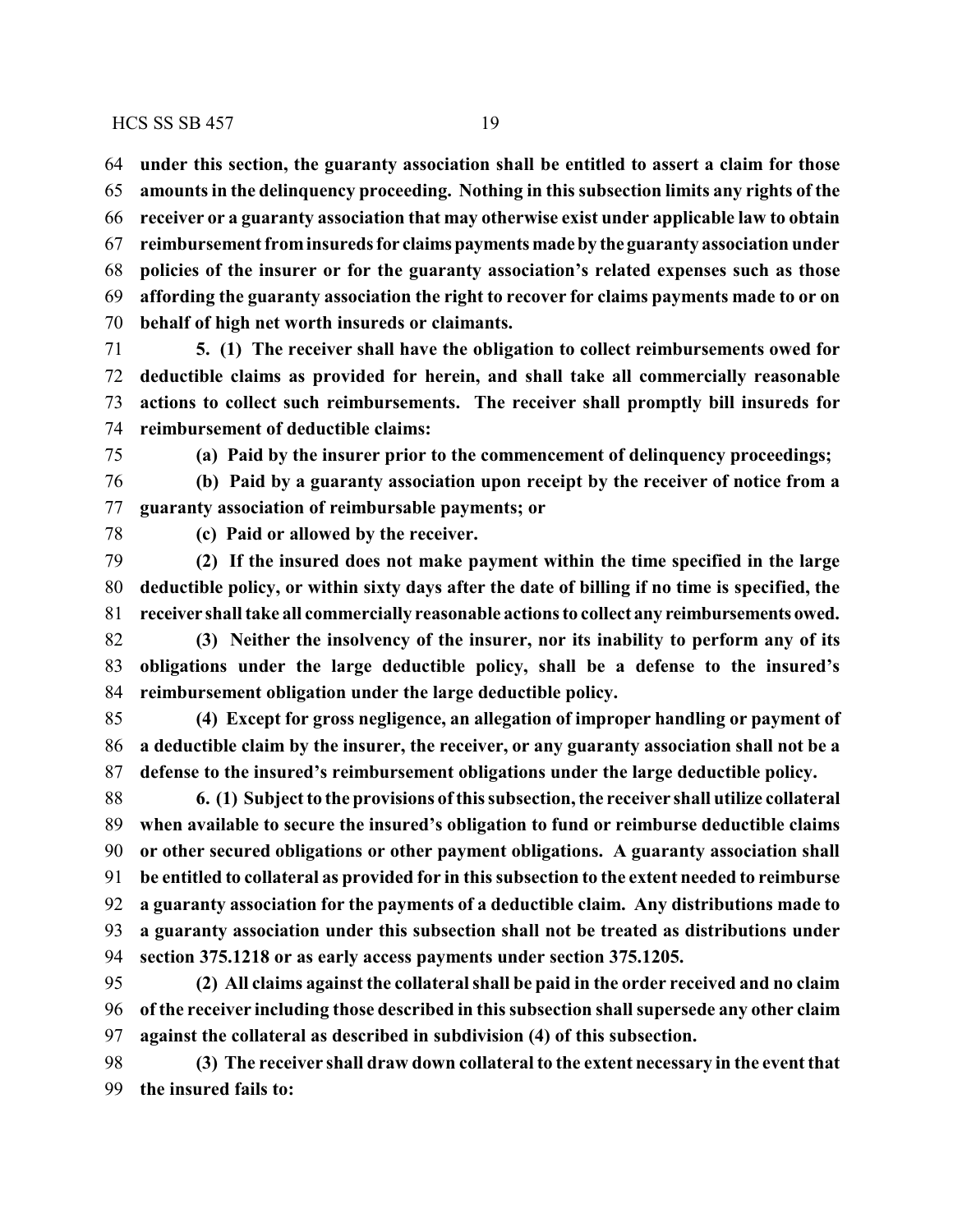**(a) Perform its funding or payment obligations under any large deductible policy;**

- **(b) Pay deductible claim reimbursements within the time specified in the large**
- **deductible policy or within sixty days after the date of the billing if no time is specified;**
- **(c) Pay amounts due the estate for preliquidation obligations;**
- **(d) Timely fund any other secured obligation; or**
- **(e) Timely pay expenses.**
- **(4) Claims that are validly asserted against the collateral shall be satisfied in the order in which such claims are received by the receiver.**
- **(5) Excess collateral may be returned to the insured as determined by the receiver after a periodic review of claims paid, outstanding case reserves, and a factor for incurred but not reported claims.**
	- **376.379. 1. A health carrier or managed care plan offering a health benefit plan in this state that provides prescription drug coverage shall offer, as part of the plan, medication synchronization services developed by the health carrier or managed care plan that allow for the alignment of refill dates for an enrollee's prescription drugs that are covered benefits.**
	- **2. Under its medication synchronization services, a health carrier or managed care plan shall:**
	- **(1) Not charge an amount in excess of the otherwise applicable co-payment amount under the health benefit plan for dispensing a prescription drug in a quantity that is less than the prescribed amount if:**
	- **(a) The pharmacy dispenses the prescription drug in accordance with the medication synchronization services offered under the health benefit plan; and**
- 
- **(b) A participating provider dispenses the prescription drug;**
- **(2) Provide a full dispensing fee to the pharmacy that dispenses the prescription drug to the covered person.**
- **3. For the purposes of this section the terms "health carrier", "managed care plan", "health benefit plan", "enrollee", and "participating provider" shall have the same meaning as defined in section 376.1350.**
- **376.388. 1. As used in this section, unless the context requires otherwise, the following terms shall mean:**
- **(1) "Contracted pharmacy" or "pharmacy", a pharmacy located in Missouri participating in the network of a pharmacy benefit manager through a direct or indirect contract;**
- **(2) "Health carrier", an entity subject to the insurance laws and regulations of this state that contracts or offers to contract to provide, deliver, arrange for, pay for, or**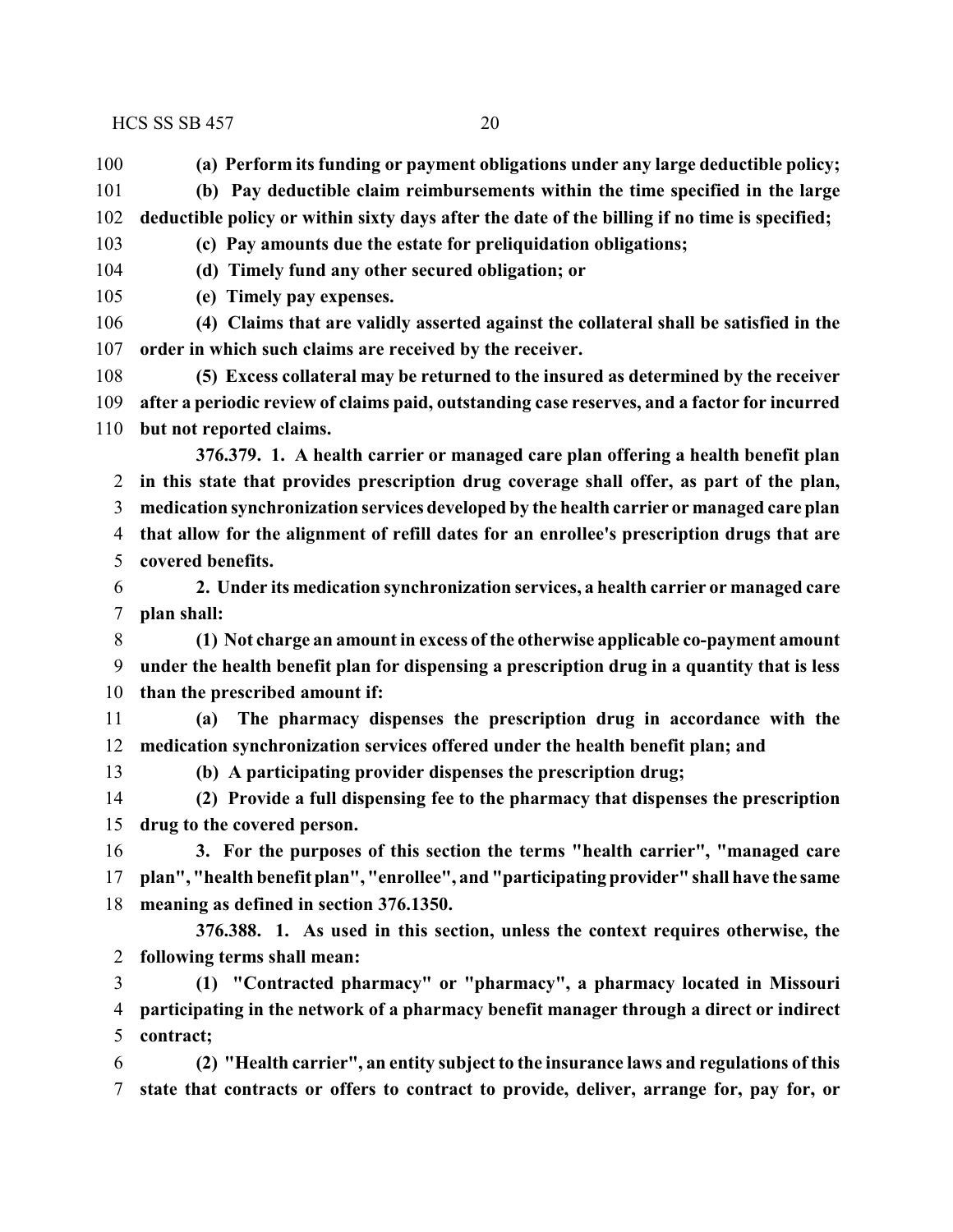**reimburse any of the costs of health care services, including a sickness and accident insurance company, a health maintenance organization, a nonprofit hospital and health service corporation, or any other entity providing a plan of health insurance, health benefits, or health services, except that such plan shall not include any coverage pursuant to a liability insurance policy, workers' compensation insurance policy, or medical payments insurance issued as a supplement to a liability policy;**

 **(3) "Maximum allowable cost", the per unit amount that a pharmacy benefits manager reimburses a pharmacist for a prescription drug, excluding a dispensing or professional fee;**

 **(4) "Maximum allowable cost list" or "MAC list", a listing of drug products that meet the standard described in this section;**

**(5) "Pharmacy", as such term is defined in chapter 338;**

 **(6) "Pharmacy benefits manager", an entity that contracts with pharmacies on behalf of health carriers licensed by the department ofinsurance, financial institutions and professional registration under chapter 376.**

 **2. Upon each contract execution or renewal between a pharmacy benefit manager and a pharmacy or between a pharmacy benefits manager and a pharmacy's contracting representative or agent, such as a pharmacy services administrative organization, a pharmacy benefits manager shall, with respect to such contract or renewal:**

 **(1) Include in such contract or renewal the sources utilized to determine maximum allowable cost and update such pricing information at least every seven days; and**

 **(2) Maintain a procedure to eliminate products from the maximum allowable cost list of drugs subject to such pricing or modify maximum allowable cost pricing at least every seven days if such drugs do not meet the standards and requirements of this section in order to remain consistent with pricing changes in the marketplace.**

 **3. A pharmacy benefits manager shall reimburse pharmacies for drugs subject to maximum allowable cost pricing which has been updated to reflect market pricing at least every seven days as set forth in subdivision (1) of subsection 2 of this section.**

 **4. A pharmacy benefits manager shall not place a drug on a maximum allowable cost list unless there are at least two therapeutically equivalent multi-source generic drugs, or at least one generic drug available from only one manufacturer, generally available for purchase by network pharmacies from national or regional wholesalers.**

 **5. All contracts between a pharmacy benefits manager and a contracted pharmacy or between a pharmacy benefits manager and a pharmacy's contracting representative or agent, such as a pharmacy services administrative organization, shall include a process to**